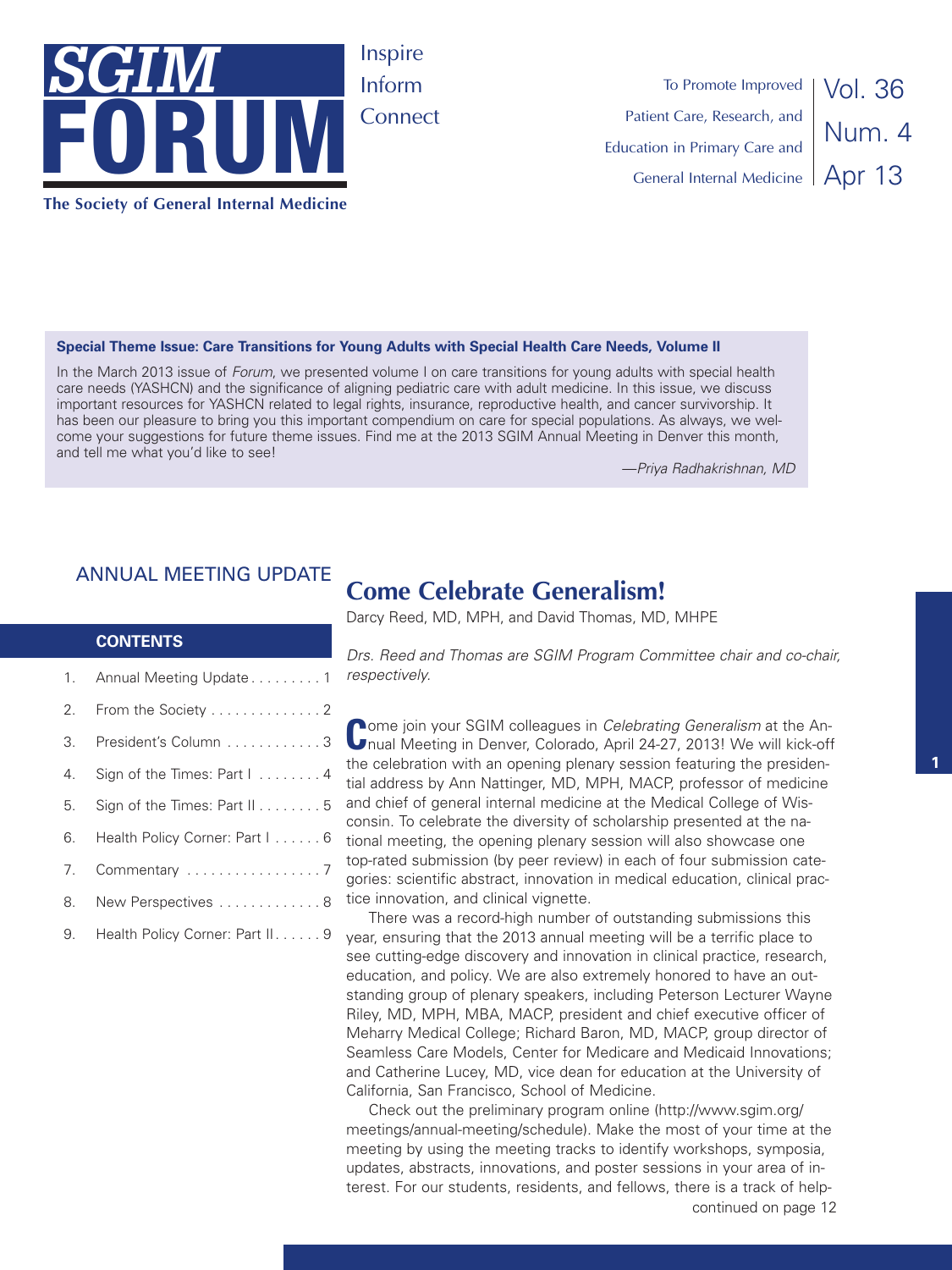# FROM THE SOCIETY

### **SOCIETY OF GENERAL INTERNAL MEDICINE**

#### **OFFICERS President**

| .<br>Ann B. Nattinger, MD, MPH<br>anatting@mcw.edu                                      | Milwaukee, WI<br>(414) 805-0840    |
|-----------------------------------------------------------------------------------------|------------------------------------|
| <b>President-Elect</b><br>Eric B. Bass, MD, MPH<br>ebass@jhmi.edu                       | Baltimore, MD<br>(410) 955-9871    |
| Immediate Past-President<br>Harry P. Selker, MD, MSPH<br>hselker@tuftsmedicalcenter.org | Boston, MA<br>(617) 636-5009       |
| Treasurer<br><b>Katrina Armstrong, MD, MSCE</b><br>karmstro@mail.med.upenn.edu          | Philadelphia, PA<br>(215) 898-0957 |
| Secretary<br>Jean S. Kutner, MD, MSPH<br>jean.kutner@ucdenver.edu                       | Denver, CO<br>(303) 724-2240       |
| <b>Secretary-Elect</b><br><b>Giselle Corbie-Smith, MD, MSc</b><br>gcorbie@med.unc.edu   | Chapel Hill, NC<br>(919) 962-1136  |

### **COUNCIL**

**Clarence H. Braddock III, MD, MPH** Stanford, CA cbrad@stanford.edu (650) 498-5923

**Shobhina G. Chheda, MD, MPH** Madison, WI sgc@medicine.wisc.edu (608) 263-2780

**Thomas H. Gallagher, MD** Seattle, WA thomasg@uw.edu (206) 616-7158

#### **Michael D. Landry, MD, MS** New Orleans, LA mlandry@tulane.edu (504) 988-5473

**LeRoi S. Hicks, MD, MPH** Worcester, MA leroi.hicks@umassmemorial.org (508) 334-6440

**Somnath Saha, MD, MPH** Portland, OR sahas@ohsu.edu (503) 220-8262

#### **Health Policy Consultant Lyle Dennis** Washington, DC

ldennis@dc-crd.com **Executive Director David Karlson, PhD** 1500 King St., Suite 303 Alexandria, VA 22314 KarlsonD@sgim.org

(800) 822-3060; (202) 887-5150, 887-5405 Fax **Director of Communications**

**and Publications Francine Jetton, MA** Alexandria, VA jettonf@sgim.org (202) 887-5150

# **Introducing GIM Connect— Connect.SGIM.org**

Julie Machulsky

*Ms. Machulsky is SGIM Social Media Manager.*

# **Connecting academic communities GIM CONNECT**

**S**GIM is pleased to announce the launch of GIM Connect—a new enhanced membership directory and online collaboration platform. It is the online professional home for the SGIM community and academic general internists. GIM Connect allows members to easily interact and communicate online, forming knowledge communities and sharing resources. Tools such as commenting capabilities and the ability to recommend resources will ensure quick and easy access to the most relevant content.

GIM Connect will officially launch at the annual meeting when all the site's features will be fully integrated. Here's a quick overview of some of the features:

• *All-member forum and additional communities by interest or professional focus (i.e. education, research, clinical practice, hospital medicine, and leadership)*: Pose questions, share resources.

### **EX OFFICIO COUNCIL MEMBERS**

#### **Chair of the Board of Regional Leaders Christopher Masi, MD, PhD** Evanston, IL cmasi@northshore.org

**ACLGIM President Deborah Burnet, MD, MA** Chicago, IL dburnet@medicine.bsd.uchicago.edu (773) 702-4582

mfeldman@medicine.ucsf.edu

rlkravitz@ucdavis.edu

pradhakri@chw.edu

crotty@post.harvard.edu

**Co-Editors,** *Journal of General Internal Medicine* **Mitchell D. Feldman, MD, MPhil** San Francisco, CA

**Richard Kravitz, MD, MSPH** Sacramento, CA<br>
rlkravitz@ucdavis.edu (916) 734-1248

*with photos and biographies:* Create your professional profile in the Academic General Internal Medicine community. • *Enhanced e-mail capabilities*:

• *Member profile pages complete*

- With GIM Connect, members receive e-mails that are more structured and easier to read. You can also select your subscription frequency.
- *Detailed search results*: With the new platform, you have new ways to search for colleagues and resources.
- *RRS feed*: Now you can select any or all the communities in which you are a member, and they will be aggregated into a single feed.
- *Bookmarking*: Found a useful resource on the site? Add it to your favorites for quick and easy access in the future.
- *Other features*: We also offer blogs, wikis, shared calendars, and more!

We plan to take the site out of beta mode at the opening of the annual meeting. Mobile capability upgrades are in the works as well. GIM Connect will continually evolve to meet the needs of SGIM members. Your online community awaits you. It's time to Connect!

*SGIM*

# **Editor, SGIM** *Forum* **Priya Radhakrishnan, MD** Phoenix, AZ<br>pradhakri@chw.edu (602) 406-7298 **Associate Member Representative**

**Bradley H. Crotty, MD** Boston, MA<br>
crotty@post.harvard.edu (617) 575-9304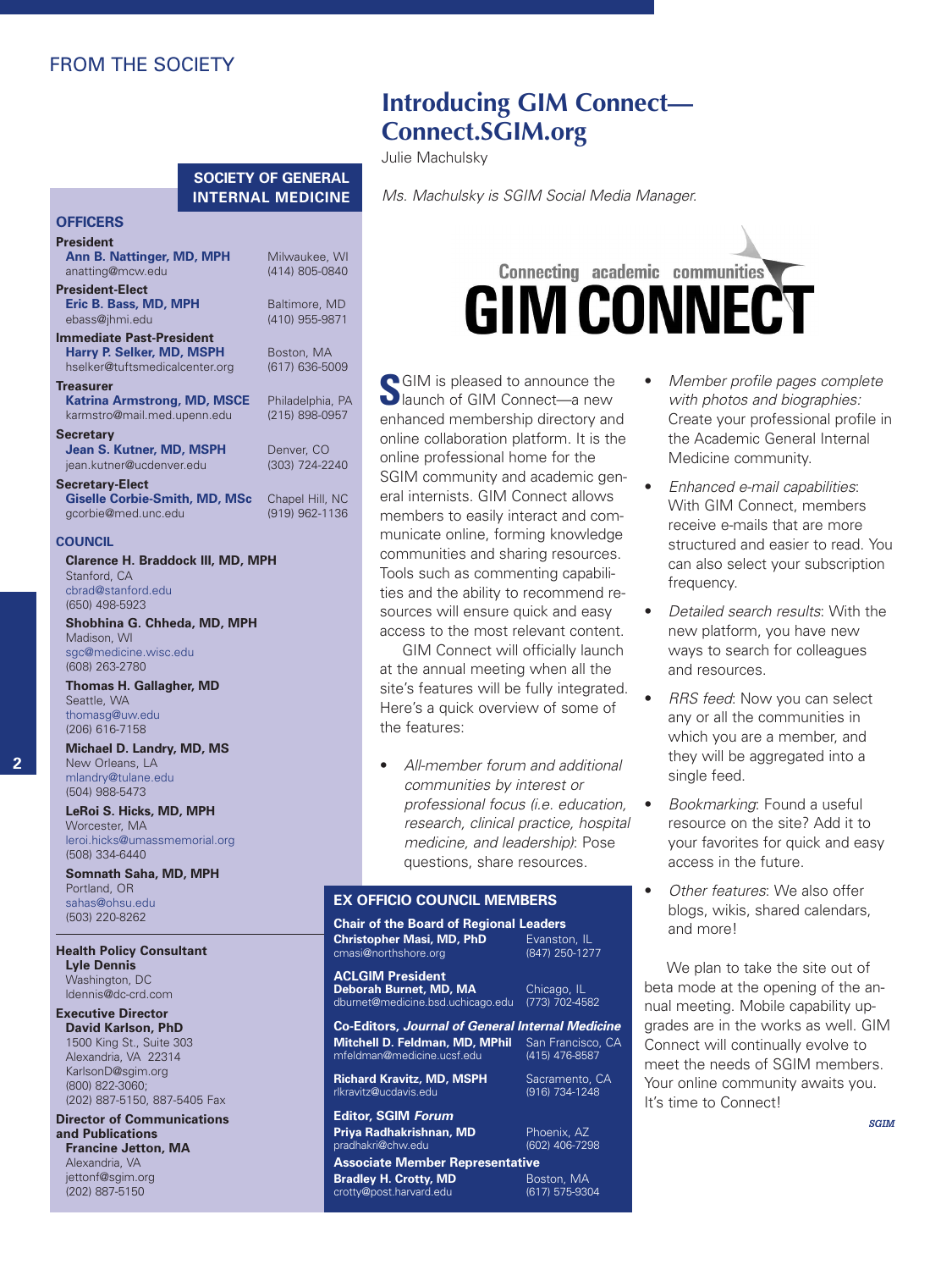# PRESIDENT'S COLUMN

# **Advancing Your Career**

Ann Nattinger, MD, MPH

*Most of us expect to be innovative with our areas of scholarship, but I would argue it is best to introduce innovation into every aspect of our work, including administrative or committee service.*



**I** a couple of decades now and have have been in academic medicine for been a division chief for more than 10 years. In that time, I have observed some strategies that I think help advance one's career. Without pretending that I have always done everything optimally, I offer these general thoughts about career advancement.

*Develop a clear vision for each phase of your career, and be sure it is aligned with the organization's priorities*. Most of us go through phases in our careers. For example, we may be clinician-teachers at one time, associate program directors or directors of medical student education at another time, and perhaps take an advanced leadership role later in our careers. At each phase, it is important to have a clear sense of what we wish to accomplish. Maintaining the status quo is rarely a good idea, but when we develop our vision for our role, we should be aware of the institution's strategic priorities. If you have a great idea for a laboratory to advance scholarship in medical education, but the institution is working on developing the cancer center, then you may feel like you are up against a brick wall. One may need to scale back or re-orient one's vision to fit the institution. (Can you study medical education related to cancer, for example?) Hopefully this is discerned prior to taking on a new responsibility, and it is related to the idea of a "good fit" for people and positions.

*It's OK to bring forward problems, but do so in the context of potential*

*solutions*. Most of our divisions, departments, and medical schools have faculty meetings or other venues for critical faculty discussions. Leaders at these meetings tend to hear a lot of complaints, and most of these externalize the problem outside of the person or group affected. For example, you may feel that your productivity in clinic is diminished due to a lack of resources provided by the hospital. A natural response of the department chair may be to question whether the resources are being used optimally. If you decide to bring this problem forward, have some potential solutions in mind that are not all dependent on doubling your clinic's budget. Perhaps you acknowledge the possibility that the resources are not optimally utilized, for example, and propose comparing to external benchmarks. If you decide to raise the problem, you should be prepared to devote some of your own time to developing the solutions.

*Try to introduce innovation into every responsibility you take on*. Most of us expect to be innovative with our areas of scholarship, but I would argue it is best to introduce innovation into every aspect of our work, including administrative or committee service. Avoid doing things the same way just because they have always been done that way. Perhaps this is another way of saying to think "outside the box." Studies indicate that creative people address problems by letting their minds wander, allowing free association. <sup>1</sup> This gives rise to innovative "outside the box" ideas. This type of

#### *SGIM Forum*

**EDITOR IN CHIEF** Priya Radhakrishnan, MD Priya.Radhakrishnan@DignityHealth.org

# **MANAGING EDITOR**

**EDITORIAL BOARD**

Christina Slee, MPH tinaslee@me.com

Chayan Chakraborti, MD cchakra@gmail.com Michele Fang, MD michele-fang@uiowa.edu Patty Harris, MD, MS patricia.harris.md@gmail.com Francine Jetton, MA jettonf@sqim.org Mike Landry, MD, MS mlandry@tulane.edu Denise Millstine, MD Denise.Millstine@DignityHealth.org Douglas Olson, MD olson.douglas@gmail.com Neeraj Tayal, MD Neeraj.Tayal@osumc.edu Charmaine Wright, MD smich@mail.med.upenn.edu

The SGIM *Forum* is a monthly publication of the Society of General Internal Medicine. The mission of The SGIM *Forum* is to inspire, inform and connect—both SGIM members and those interested in general internal medicine (clinical care, medical education, research and health policy). Unless specifically noted, the views expressed in the *Forum* do not represent the official position of SGIM. Articles are selected or solicited based on topical interest, clarity of writing, and potential to engage the readership. The Editorial staff welcomes suggestions from the readership. Readers may contact the Managing Editor, Editor, or Editorial Board with comments, ideas, controversies or potential articles. This news magazine is published by Springer. The SGIM *Forum* template was created by Phuong Nguyen (ptnnguyen@gmail.com).

thinking takes some time free from the usual hustle and bustle of the day. In academic settings, creativity is typically valued, and being known as a person with innovative ideas (even if they pertain to the library committee) will generally help your career.

continued on page 12 *Keep your commitments*. It is critical to think seriously before taking on new commitments. Some faculty have not learned how to politely and tactfully decline certain opportunities and so become over-committed. What typically follows is an inability to perform some—or worse, all—of one's commitments at or above the expected standard. Be sure that you agree to commitments that you can accomplish and that you can take some gratification in accomplishing them well. You do not want to get a reputation for rarely showing up at meetings, for failing to bring the piece you said you would write, and so on. I realize that it can be difficult at times to discern whether a given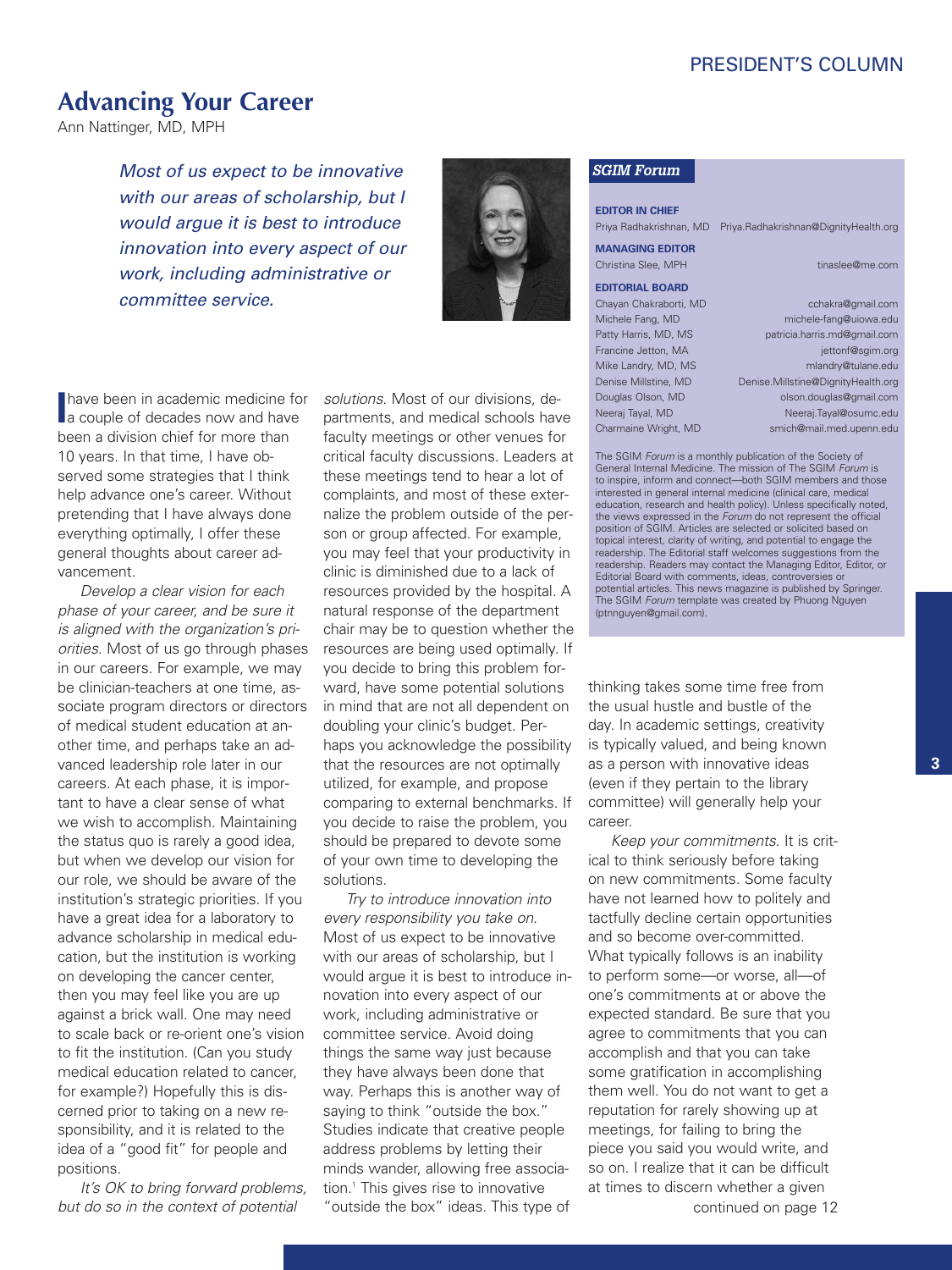# SIGN OF THE TIMES: PART I

# **The Young Adult with Special Health Care Needs and the Internist**

Eva Waite, MD, FACP, FAAP

*Dr. Waite is an assistant professor of medicine and pediatrics at Mount Sinai School of Medicine.*

**D**ue to advances in modern health care, a child born today with a chronic illness such as cystic fibrosis, spina bifida, or sickle cell anemia has a 90% chance of living into adulthood. <sup>1</sup> These young adults with special health care needs (YASHCN) and their families will need to navigate the transition from pediatric to adult-oriented health care. In addition, the internists receiving these patients must also be prepared to take on patients with unfamiliar and uncommon chronic health conditions that are complicated by the social and emotional development of these young patients.

Ideally, transition should occur as a process that involves multiple steps to prepare the YASHCN and not just a simple transfer from a pediatrician to an internist. The 2005- 2006 National Survey of Children with Special Health Care Needs defined appropriate transition services as: 1) planning the shift to an adult provider to address future health care needs, 2) encouraging the development of self-management skills, and 3) providing information on insurance maintenance. <sup>2</sup> In addition, the 2002 consensus statement on transition states that the "knowledge and skills needed to provide developmentally appropriate transition services to YASHCN should be part of the training and certification requirement for primary care residents and physicians in practice."2 What the consensus statement doesn't specify is what these educational requirements are and when residents should receive this training. Part of this transition process is the domain of the adult medicinetrained physician, but it is not clear what educational processes have, or should be, put in place.

There is currently no consensus as to when and how training residents regarding transition should be done. There have been a few published surveys trying to elicit educational needs. One survey of eight primary care training programs in South Carolina elicited residents' preferences for a curriculum on health care transition. <sup>3</sup> In this survey, 61% of residents had at least monthly encounters with patients at or near the age of transition. Regarding preferences for types of training in transitions, 79% wanted clinical experience, 60% wanted case-based discussions, and 57% wanted a lecture format. Only 10% of residents preferred a web-based modality. The majority of residents (79%) preferred a continuous curriculum throughout residency as opposed to a particular year of training. In addition, 84% of pediatric residents were open to the idea of rotations with patients outside their scope of training (i.e. adult patients) compared to only 42% of internal medicine (IM) residents. Topics of greatest need/interest included: medical knowledge of pediatric illness persisting into adulthood (77%), identifying resources for YASHCN (57%), discussing end-

…84% of pediatric residents were open to the idea of rotations with patients outside their scope of training (i.e. adult patients) compared to only 42% of internal medicine (IM) residents.

of-life issues with young patients and families (56%), and caring for adult patients reliant on caretakers (53%).

A second single-institution survey of IM and pediatric residents revealed that both groups of residents felt that transition should occur at a mean age of 18. However, only 13% of IM residents compared to 78% of pediatric residents had participated in an educational session regarding transition. IM residents were significantly more uncomfortable treating childhood-onset illnesses with the exception of asthma. Discomfort with neurodevelopmental disorders, such as autism spectrum disorders, was particularly striking. There was less of a difference in the level of comfort in treating chronic disease in the outpatient setting between pediatrics and IM residents. However, IM residents did not feel they would be likely to care for patients with autism, cerebral palsy, or spina bifida after completing residency. In response to this discomfort caring for YASHCN, this particular institution created a curriculum to address transition needs involving diseasespecific transition presentations, medical school advocacy seminars, and a training program for ancillary health care professionals. 4

At present, several barriers explain the hesitancy to transition the YASHCN from the pediatric to the adult medical home, including:

- 1. Pediatric care is more family focused, with parents taking charge of most decision making;
- 2. Families and patients may be reluctant to let go of an established relationship with a trusted physician;
- 3. Funding and access to key staff are limited;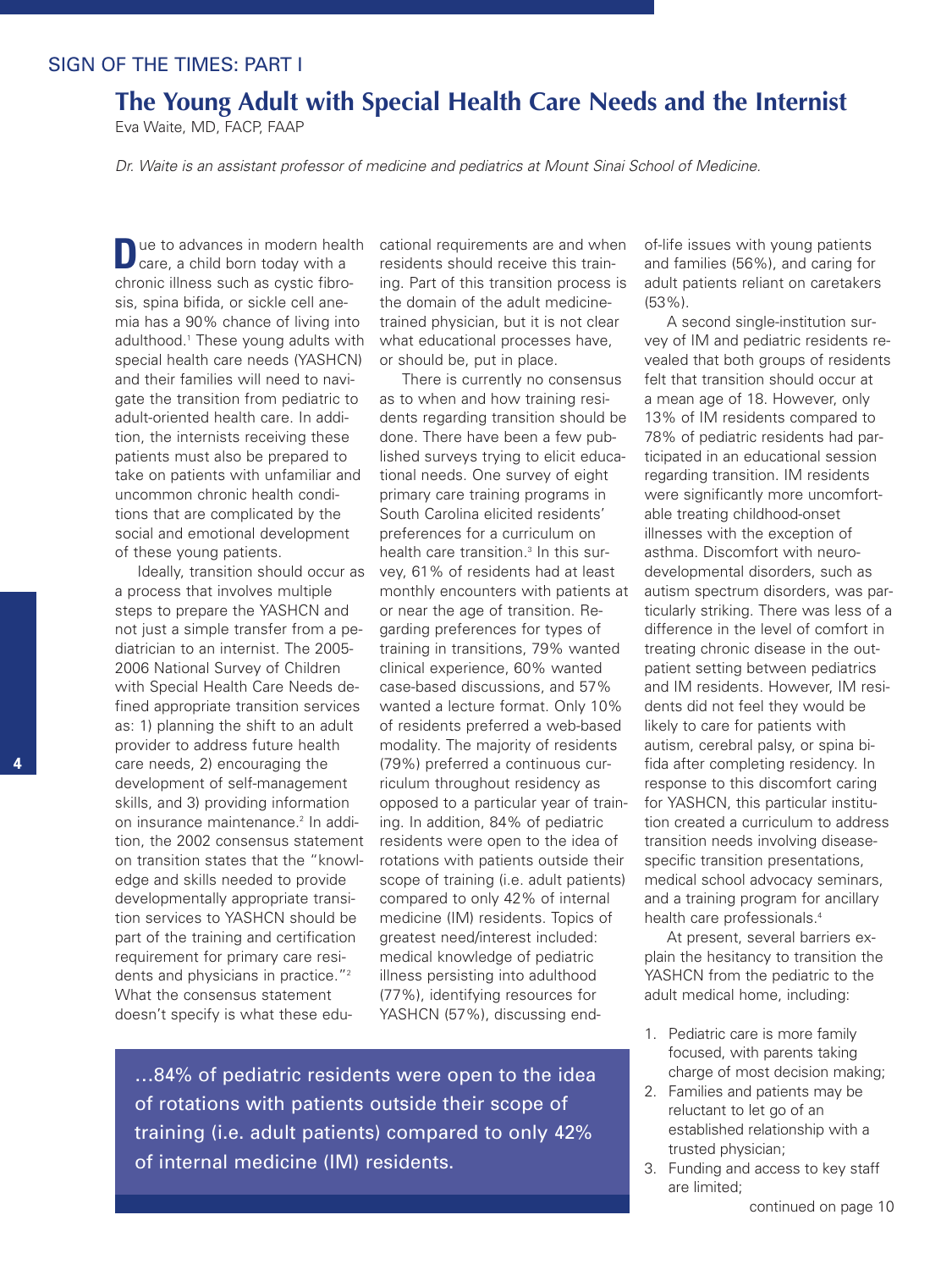# **Addressing Transition of Young Adults with Special Health Care Needs in Non-health Care Domains**

Nirupa Raghunathan, MD, and David E. DeLaet, MD, MPH

Dr. Raghunathan is a PGY4 in the combined Internal Medicine and Pediatrics Residency Program at the Mount Sinai School of Medicine, and Dr. DeLaet is an assistant professor of medicine and pediatrics at the Mount Sinai School of *Medicine.*

**A**<sup>s</sup> the population of adolescent and young adults with chronic illnesses and disabilities continues to grow, an increasing emphasis will be placed on enhancing health care transitions from pediatric- to adult-oriented care settings. Greater attention will also be given to the critical role that physicians and other health care providers play in facilitating the transition of these individuals in non-health care domains. Specifically, providers should be aware of existing legislation and available resources that might aid the transition process in the areas of education, vocation, and independent living.

Such a focus is particularly necessary given the relatively poor outcomes of individuals with special health care needs in these domains. Data show that approximately 20% of individuals who have disabilities drop out of high school—more than twice the rate of their non-disabled peers. 1,2 Similarly, it is estimated that 35% of people with disabilities are working compared to 78% of those without disabilities. <sup>1</sup> Lastly, it has been reported that individuals with disabilities are twice as likely as peers to worry about not being able to care for themselves or being a burden to their families. 1

There has been significant legislation enacted since the early 1970s to address the educational needs of children, adolescents, and young adults with disabilities. Beginning with the Education of All Handicapped Children Act (EAHCA) of 1975 through the Individuals with Disabilities Education Act (IDEA), most recently amended in 2004, Congress has made provisions to enhance the educational opportunities of individuals with disabilities

and assist in their transition to a maximally productive and rewarding adult life.

The EAHCA was instituted to assure free, appropriate public education to disabled children in all states. <sup>3</sup> This legislation also established the standard of devising an Individualized Education Program (IEP) for every child receiving special education, with provision of services to extend through age 21. The IEP is developed through collaboration among students, parents, teachers, and administrators to organize school-based educational supports and services with the long-term vocational and professional goals of the student in mind. The IDEA mandates that educational transition planning must begin no later than age 14 and be in action by age 16, with a specific member of the IEP team assuming responsibility for each transition. 3 Furthermore, the IEP transition plan must include goals for employment and adult living after high school and attempt to link individual students to community resources and agencies that might foster successful attainment of these goals.

For post-secondary education, the 1990 Americans with Disabilities Act (ADA) legislates that individuals may not be denied admission to post-secondary school based solely on the presence of a disability if they otherwise meet essential admission criteria. <sup>4</sup> It further mandates that schools provide academic adjustments and supports (such as sign-language interpreters and extended time for testing) appropriate to an individual's disabilities as long as these adjustments do no result in undue financial or administrative burden to an institution.

The role of the physician as defined through this legislation is merely to provide the diagnosis and evaluation of the disability in facilitating access to mandated educational supports. However, the health care provider has an important opportunity to advocate for the patient during this transition process by understanding relevant legislation, being aware of available community resources, and offering guidance when appropriate.

As referenced, young adults with special health care needs (YASHCN) are more likely than their healthier peers to have difficulty finding employment despite the fact that the majority of these individuals would like to work. Although this is attributable in part to physical and developmental limitations resulting from the individual's underlying medical condition, other factors might also contribute. For example, supplemental security income (SSI) has historically restricted employment, thereby discouraging self-reliance through work. To address this, the Centers for Medicare & Medicaid Services created the "Ticket to Work Incentives Improvement Act of 1999," which was enacted to allow patients to work while continuing to receive SSI and associated Medicaid benefits. <sup>5</sup> Individuals enrolled in the "Ticket to Work" program are encouraged to seek assistance from state-run vocational rehabilitation agencies in the areas of career counseling, vocational training, employment searches, and education regarding self-employment and telecommuting opportunities. Individuals might also be linked with a federally qualified Employment Network (EN) that can aid those with a continued on page 11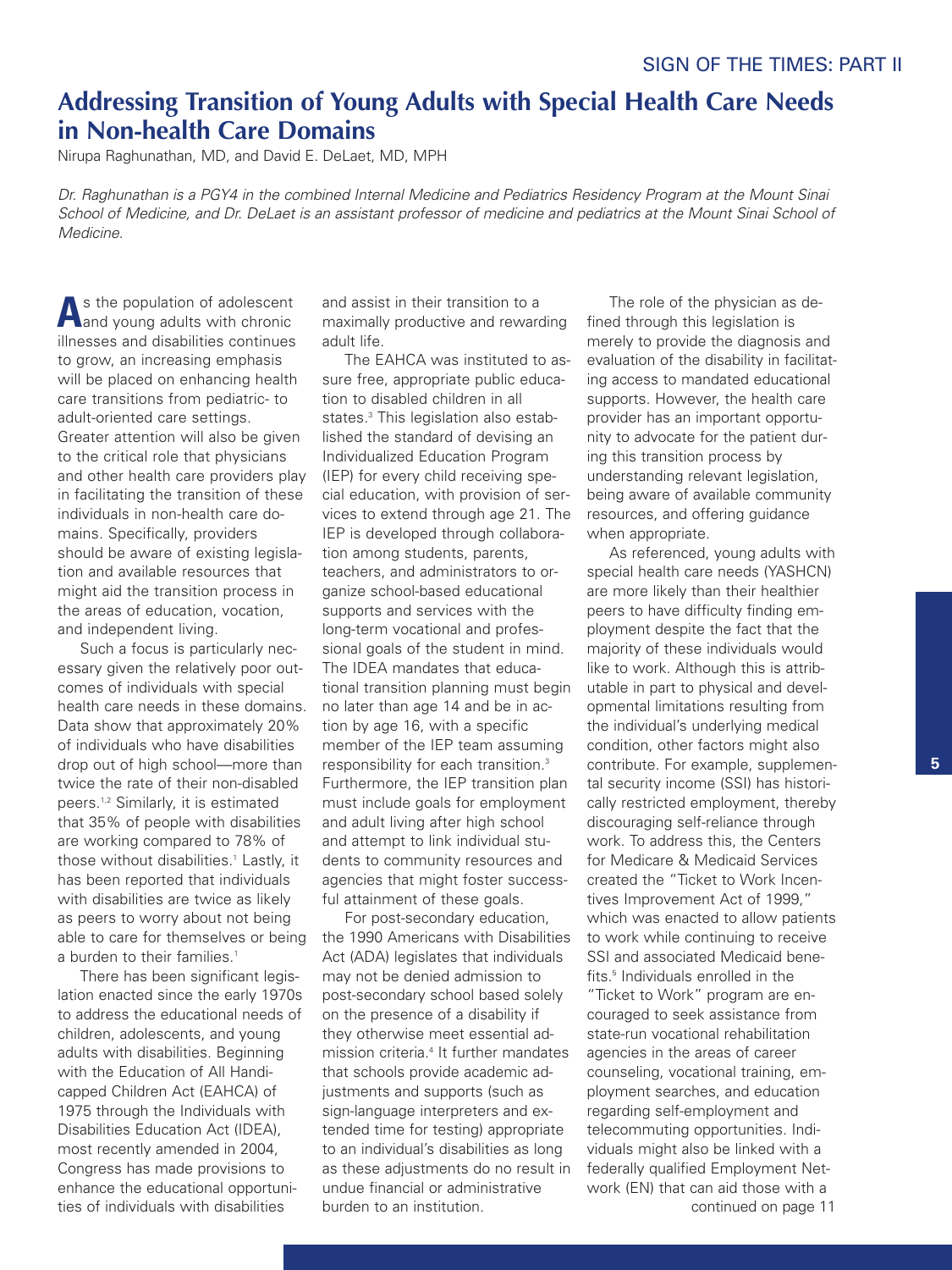# HEALTH POLICY CORNER: PART I

# **Legal Options, Challenges, and Insights in Supporting Young Adults with Disabilities**

Kimberly C. Bates, MD; Cory Ellen Nourie, MSS, MSLP; Christopher Hanks, MD; and Allen Friedland, MD

Dr. Bates is director of the FACES Family HIV Program at Nationwide Children's Hospital and an assistant clinical professor of pediatrics and internal medicine at The Ohio State University College of Medicine; Ms. Nourie is a patient transition social work coordinator at Nemours A.I. duPont Hospital for Children; Dr. Hanks is chief resident of the Internal Medicine Residency Program at Wexner Medical Center at The Ohio State University; and Dr. Friedland is founding medical director and clinical faculty of the Transition Care Practice (TCP) at the Christiana Care Health System.

**For some young adults with special<br>
<b>F** health care needs (YASHCN), turnhealth care needs (YASHCN), turning 18 and becoming responsible for their own health management is not a difficult or stressful event because the young adult is competent to make decisions with support, guidance, and insight from his/her parents. These patients are able to make choices and understand the consequences of their actions; however, they may be delayed in their maturity to make informed decisions when compared to their healthy peers.

Other YASHCN, particularly those with intellectual disabilities, have significant hurdles in transitioning to autonomous medical decision making. For many of them, it is difficult—if not impossible—for them to make informed decisions on their own. Formal guardianship offers parents/ caregivers the promise of legal protection against financial predators, ill-meaning family members, and adverse outcomes related to failure of adequate self-care. Yet guardianship is also fraught with its own threats to patient autonomy and self-determination. Described by Flynn<sup>1</sup> as the conflict between "best interests" and empowerment, guardianship creates tension between respect for patient autonomy and concern for patient competency, which may be in question depending on the disability. This

article discusses some of the challenges impacting the parent-patientprovider relationship as it relates to guardianship, patient advocacy, and medical decision making in YASHCN.

Parents of YASHCN may be fearful of losing inclusion in the medical decision-making process for their adult children due to concerns about HIPAA (Health Insurance Portability and Accountability Act) privacy laws. After transferring their child's care to an adult provider, parents may want to discuss guardianship options. General internists and family physicians are frequently asked to complete medical evaluations as part of the guardianship process yet are often unaware of the types of guardianship that exist or should be recommended. Additionally, physicians meeting a young adult patient for the first time may be apprehensive about assessing capacity and need for a guardian. Physicians providing care for these patients should understand the guardianship process as well as alternatives to guardianship, including power of attorney, health care power of attorney (HCPOA), representative payee, or conservatorship.

Although each state is different, most offer several levels of guardianship. Full legal guardianship means that the person is incapable of making legally binding decisions and needs

The HCPOA preserves patient autonomy and decisionmaking capacity and is a revocable document, so as the young adult patient matures, he/she can revoke his/her parents as the agent or create a new HCPOA, assigning a spouse or partner the role.

another person(s) to make decisions for him/her in all aspects of life. Limited guardianship is more specific and only concerns a particular area in which a person is deemed incompetent; examples include guardianship of the person (where the guardian makes all day-to-day decisions for the person); guardianship of property (where the guardian makes all financial decisions for the person); emergency, temporary, or provisional guardianship; 90-day health care guardians; or conservators. A parent may obtain guardianship over finances for an adult child with high functioning autism while still preserving the autonomy of the adult to make his/her own decisions regarding health care and housing. Limited guardianships may be adjusted based on changes in the level of function and can be expanded to cover additional areas as further deficits arise. A combination of different less restrictive options may be required in order to provide the best assistance. 2

The legal guardianship process involves filing paperwork in the court system (Orphans Court, Court of Chancery, or Family Court, depending on the state), having the alleged disabled person's capacity and competence assessed by an attorney, and completing a hearing before a judge or magistrate. The process may take several months, and out-of-pocket expenses can range from several hundred to several thousand dollars for families in states requiring a private attorney to file for guardianship. Support in understanding guardianship options can be obtained from several sources, including a local chapter of "The Arc" (www.thearc.org), local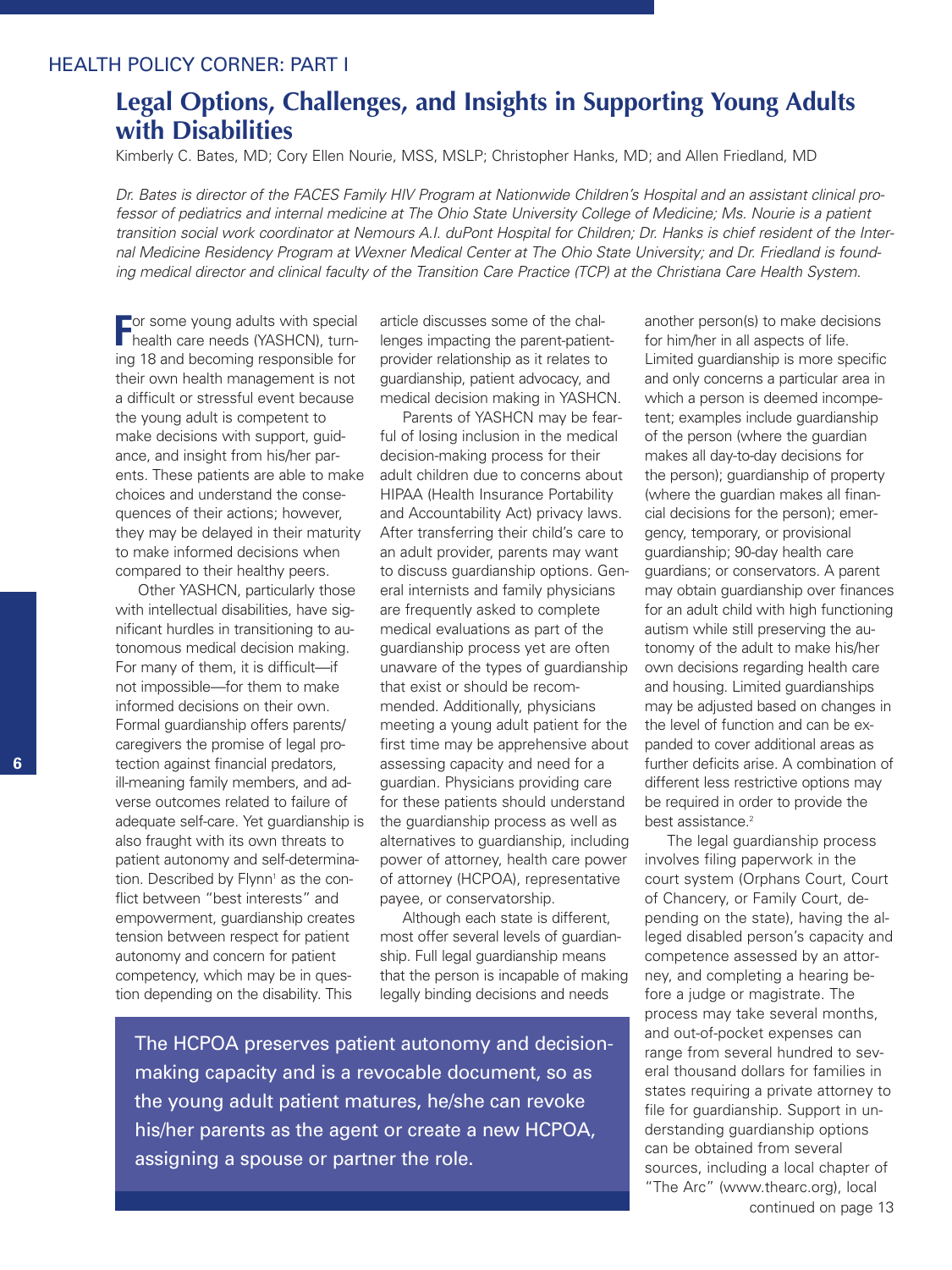# **Reproductive Health in Transitional Care: Do Ask, Do Tell**

Amy L. Burke, MD, MPH, and Michael J. Donnelly, MD

Dr. Burke is an assistant professor of medicine and pediatrics and program director of the Combined Medicine and Pediatrics Residency Program, and Dr. Donnelly is an associate professor of medicine and pediatrics and as*sociate program director of the Combined Medicine and Pediatrics Residency Program at Medstar Georgetown University Hospital.*

**While most internists are adept** at discussing general reproductive health, many are less comfortable when young adults with special health care needs (YASHCN) are involved. The multitude of psychosocial concerns raised by individuals with special health care needs is a daunting challenge for any internist assuming primary care, notwithstanding the disease-specific medical issues. This article broadly addresses psychosocial and medical concerns with regard to reproductive health among YASHCN.

One review article on transition of care suggests that the optimal timing for transition from pediatric to adult providers is *after* patients can demonstrate comprehension of the following:

- The effect of pregnancy on their own well-being;
- The effect of their medications on fertility;
- Any potential teratogenicity of their medications;
- Genetic risk of their disease recurrence in future offspring; and
- Their own increased susceptibility for sexually transmitted disease.<sup>1</sup>

The reality is that even among cognitively intact patients with special health care needs, the emotional maturation necessary to comprehend these consequences can be delayed. Parents often vigilantly micromanage their child's medical care. While this may lead to better medical outcomes, it can impair emotional development and the ability to appreciate potential sequelae of sexual activity.

Interestingly, adolescents (age 16 to 20) with congenital heart disease (CHD) are actually less likely to be sexually active than their healthy peers perhaps due to delays in psy-

chosocial development. Those engaging in sexual behaviors, however, are more likely to be involved in higher-risk activity, including the use of drugs and alcohol prior to sex and unreliable contraceptive use. <sup>2</sup> This may be driven by the belief that they are infertile or a lack of information about the risks of sexual activity.

A recent report on the status of new HIV infections in the United States highlights the importance of access to quality transitional care for young adults with HIV. Youths age 13 to 24 currently comprise 25.7% of new HIV cases despite low screening rates; <sup>3</sup> 72% of these new cases were attributed to male-tomale sexual contact. The psychosocial concerns for patients with behaviorally acquired HIV differ from those infected perinatally. Both groups need counseling about how to disclose their condition to partners and how to prevent transmission. Frank discussion about sexual practices, condom use, and access to barrier protection is of paramount importance to all patients at high risk for sexually transmitted infection (STI) or HIV. Teens and young adults with special health care needs may have difficulty engaging in these difficult discussions.

Complex physical health risks exist among medically ill patients. Pregnancy may be life-threatening in conditions such as advanced cystic fibrosis or severe CHD. Physicians must fully counsel these women regarding the dangers to themselves as well as the risks to the fetus. On the other hand, infertility may be a consequence of some conditions or treatments, especially chemotherapy. Providers must assess this likelihood when assuming care.

Managing medications is a particularly vexing problem for some transitional patients. Patients with

autoimmune disease or transplants may not tolerate modifications to their teratogenic medications during pregnancy. Those with cyanotic CHD, right-to-left shunts, and pulmonary vascular disease have increased thromboembolic risk and thus cannot take estrogen. <sup>3</sup> Transgendered youth must find adult providers willing to prescribe the hormones necessary to maintain their gender identity. The risk of drug-drug interaction is omnipresent with some anti-seizure and immunosuppressant medications as well.

Additional concerns arise when considering the reproductive health needs of individuals with cognitive impairment. This includes young adults with developmental disabilities like Down syndrome, autism, and countless other genetic, neurologic, or metabolic disorders impacting cognition. Most youth with intellectual disability are mildly impaired with an IQ in the 50 to 75 range. Their interest in sexual activity matches their nondisabled peers, but they may be less aware of how to pursue appropriate relationships. Despite the need for more counseling than cognitively intact peers, they tend to receive less education. The fact that these individuals are often aware of their differences adversely impacts self esteem. This can lead both genders—but particularly young women—to increased promiscuity in an attempt to prove normal femininity.

Additionally, parents and caregivers may be fearful about vulnerability to sexual abuse and risks of STI, thus avoiding the topic. Physicians need to provide access to information and specific guidance about what sexual activity may be appropriate. Many medical institutions prioritize the teaching of barrier continued on page 15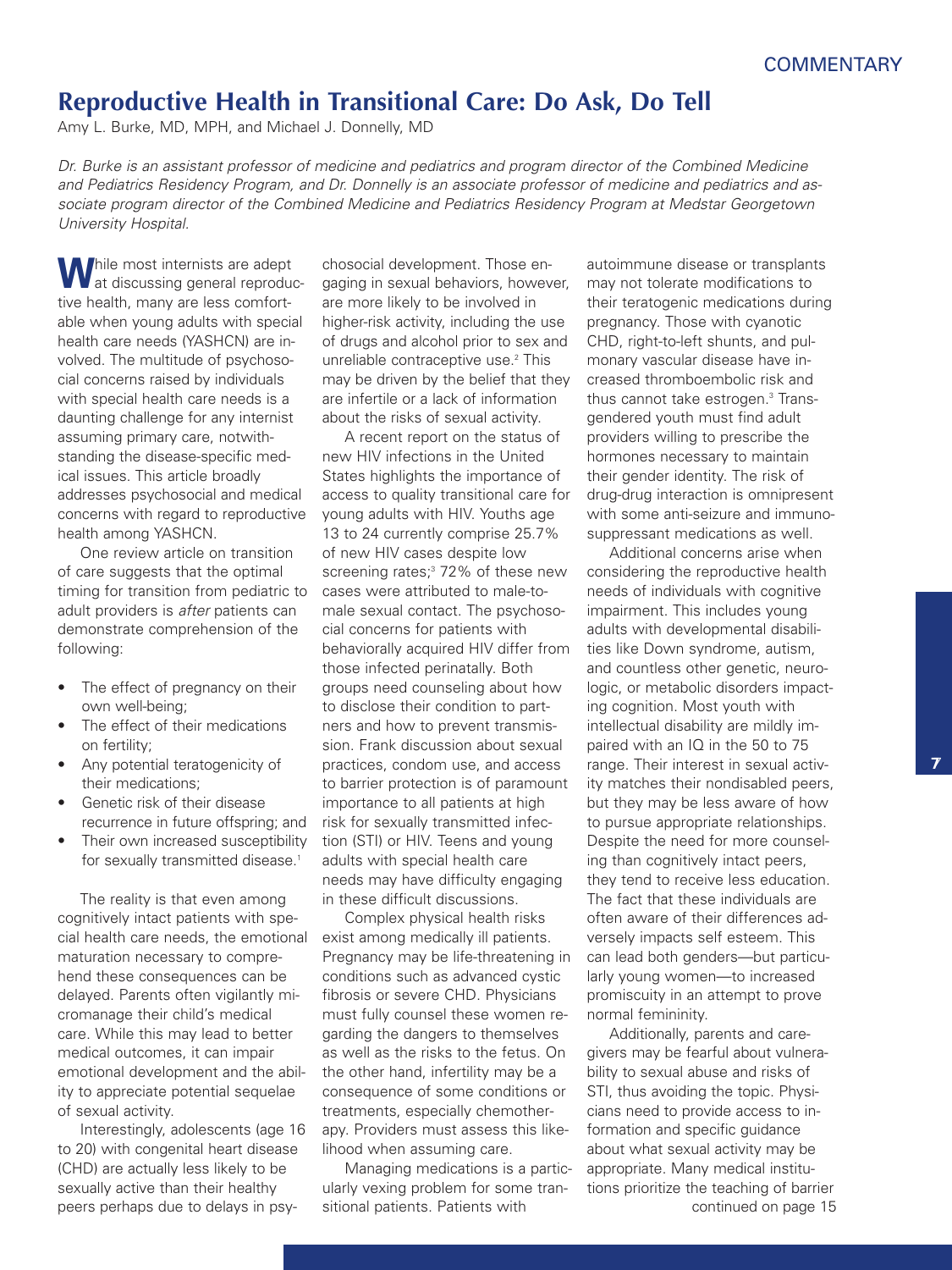# NEW PERSPECTIVES

# **Providing Adult Medical Care for Childhood Cancer Survivors**

Chad K. Brands, MD, and David E. DeLaet, MD, MPH

Dr. Brands is director of medical education and the Pediatric Residency Program at All Children's Hospital Johns Hopkins Medicine in St. Petersburg, FL. Dr. DeLaet is an assistant professor of medicine and pediatrics at the *Mount Sinai School of Medicine.*

In the middle of the 20th century,<br>
pediatric hematologists and oncolo-In the middle of the 20th century, gists exercised scientific investigative genius when setting up their subspecialty field and academic medicine health care infrastructure to serve children with cancer. Large multicenter patient registries were established to study the effects of regimens of chemotherapy and radiotherapy being used to treat childhood cancer. These registries promoted the development of research in the new field, enabling physician investigators to conduct multicenter randomized controlled treatment trials for infants, children, and adolescents. Six decades later, thousands of lives have been saved, and the adverse effects of chemotherapy and radiotherapy are increasingly well known to clinicians treating pediatric or adolescent patients presenting with common and rare malignancies. In addition, the pediatric hematologyoncology specialty has also demonstrated great vision in establishing data registries to study the late effects of childhood cancer. The research from these long-term follow-up registries and studies continues to inform practices for those receiving initial treatment as well as those surviving well into adulthood. 1

Nearly 12 million cancer survivors are alive in the United States, and nearly one third of a million patients were initially diagnosed under age 21. <sup>1</sup> Seventy thousand adolescents and young adults between age 15 and 39 are diagnosed with cancer

each year in the United States. <sup>2</sup> Given these population demographics for childhood cancer survivors (CCS) and their adult medical care needs, today's general internist must become familiar with the late effects of childhood cancer and its treatment. These effects continue to be studied and reported in the medical literature as investigators continue to follow cohorts of CCS. The discipline of survivor care will continue to mature as survivor clinics expand worldwide.

It is clear that the general internist of the future will be the quarterback of the medical home team. 3 In this role, the generalist will need to ensure that CCS receive the evidence-based care that they require following treatment for childhood cancer by using an interdisciplinary approach. This leadership role within the medical home and medical neighborhood includes aspects of primary and secondary prevention, chronic disease management, risk assessment and modification, and interdisciplinary team management applied to the understanding of late effects of childhood cancer.

CCS are at risk for the development of secondary conditions resulting from the treatment of their childhood malignancies. These late effects can include essentially any organ-system depending not only on the extent of anatomic involvement of the initial disease but also the treatment modalities employed in effecting a cure, including but not limited to chemotherapy, radiation therapy,

Many survivor clinics now combine the expertise of pediatric hematology-oncology, nursing, psychology, social work, and consultative subspecialty providers from pediatric and adult medicine.

bone-marrow/stem-cell transplant, and surgical resection. Although a comprehensive review of these effects is well beyond the scope of this article, it is important to note that comprehensive resource guides are available that can help direct providers in the care of CCS and the long-term monitoring for these conditions. 4

To facilitate optimal patient care in the context of a medical home that utilizes an interdisciplinary approach to wellness and illness, the general internist caring for CCS should follow several critical steps.

*Review several key sources of important information on childhood cancer survivors*. Although the care of CCS presents many challenges to the adult generalist, considerable resources are available to help quide the care of these individuals. The Childhood Cancer Survivor Study (CCSS) is a retrospective cohort study funded by the National Cancer Institute that includes children diagnosed between 1970 and 1986 and continues to illuminate the field. <sup>1</sup> Similarly, the National Cancer Institute maintains online resources providing information on adolescents and young adults who have survived cancer. 2 The Institute of Medicine has published a consensus report that focuses on improving the care and quality of life for CCS. <sup>5</sup> Finally, the Children's Oncology Group (COG) has prepared for health care providers the aforementioned specific guidelines for the long-term follow up of CCS. 4

*Reach out to the patient's pediatric hematology-oncology team for a treatment summary*. As recommended by expert panels, a portable medical summary should be established and updated annually by the pediatric medical home provider of all adolescents and young adults with special health care needs. <sup>6</sup> For CCS, this document should summarize the patient's course continued on page 14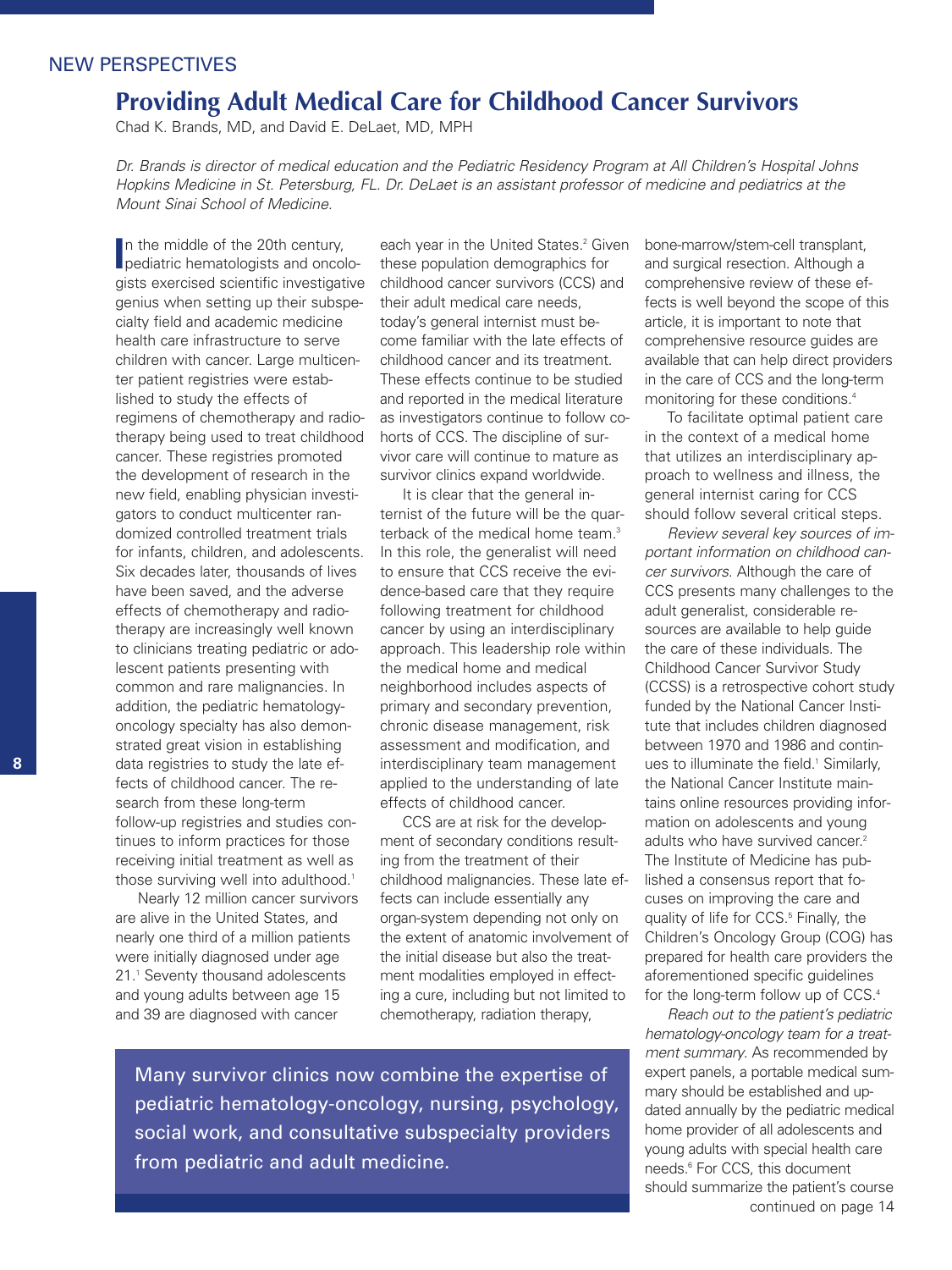# **Insurance Problems of Young Adults Solved by the Affordable Care Act! Or Were They?**

Sophia Jan, MD, MSHP, and Santi KM Bhagat, MD, MPH

Dr. Jan is an instructor of internal medicine and pediatrics at the Children's Hospital of Philadelphia and the Perelman School of Medicine of the University of Pennsylvania, and Dr. Bhagat is the founder and president of *Physician-Parent Caregivers.*

**T**he Patient Protection and Affordable Care Act (PPACA) addressed the major issue of insurance coverage for young adults, the largest demographic of uninsured individuals. But for the significant numbers of young adults with special health care needs (YASHCN), the expanded coverage of the PPACA falls short of addressing problems around continuity of insurance, cuts in covered Medicaid services at age 18, inadequacy of coverage for transition and self-management visits, and incongruent provider networks while transferring care across systems. This article attempts to address some of these remaining challenges.

About 9.5 million young adults age 18 to 29, or one in five, has a pediatric-onset chronic medical condition or disability. <sup>1</sup> Until the recent passage of the PPACA, many young adults, including those with chronic conditions and disabilities, became uninsured once they turned 19 either because they aged out of their parents' insurance plans or because they no longer qualified for public insurance. In Ohio, nearly 33% of YASHCN (age 19 to 26) did not have insurance compared to only 5% of children. 2

When the PPACA was signed in 2010, private insurers were required to allow qualifying young adults up to age 26 to remain on their parents' insurance plans. This resulted in coverage for an additional 6.6 million young adults who would not otherwise have been covered in 2011. <sup>3</sup> Those with pre-existing conditions who were uninsured for more than six months became eligible to apply for insurance through temporary national high-risk pools. The more comprehensive coverage provisions of the law that will benefit young adults will go into effect in

2014. First, health plans will no longer be able to deny or drop coverage for people with pre-existing conditions. Second, Medicaid eligibility will be expanded to 133% of the federal poverty level (FPL) for all individuals under age 65. Finally, young adults whose employers do not offer insurance will be able to purchase insurance through regulated state-based health insurance exchanges with premium and costsharing subsidies for those who qualify. Starting in 2019, Medicaid will also be available to all former foster children up to age 25 who were in foster care for more than six months. 4

However, the PPACA does not address many other critical issues related to the continuity and adequacy of insurance coverage, particularly when transitioning across health systems. First, YASHCN are particularly sensitive to disruptions in insurance coverage. The PPACA's incremental approach to near-universal coverage has raised concerns that changes in income, employment, and family composition which is the norm for adolescents and young adults—will shift young people into and out of different coverage arrangements over time, a phenomenon known as "churning."5 Furthermore, young adult students with chronic conditions and disabilities may have difficulty maintaining school-based insurance since they are more likely to enroll part time and experience disruptions in attendance due to their illnesses. To address concerns about churning among low-income adults, some states are considering adopting a Basic Health Program (BHP) option of the PPACA. Under this option, states would receive a lump-sum payment equal to the cost of insurance exchange subsidies for households with incomes between the Medicaid cutoff and 200% of the FPL. The state would then assume responsibility for financing a BHP that contracts with Medicaid plans and providers to reduce coverage disruptions for low-income adults up to 200% of the FPL whose incomes rise or fall across Medicaid income eligibility over time.

Finding adequate insurance is also difficult for YASHCN. Medicaid is required to cover all medically necessary services and prohibits cost-sharing for children under age 18 because of rules under the Early and Periodic Screening, Diagnosis, and Treatment (EPSDT) program. But when children turn 18, many of these services—including prescription drugs, dental care, durable medical equipment, and personal care services—become "optional" Medicaid-covered services that vary from state to state. Standard commercial insurance plans typically cover fewer of these services. As part of the PPACA, the Department of Health and Human Services has defined a set of 10 categories to be included in essential health benefits of all private and public plans, which now includes mental health services, prescription drugs, chronic disease management, and rehabilitative services and devices. Exactly what specific benefits states will include under these broad categories is still unknown. But for YASHCN, inadequate coverage exacerbates their inherent heightened risk of secondary mental or physical health conditions.

For YASHCN, the greatest risk in becoming an adult is not financial in nature. Rather, it is the threat of institutionalization or of having basic continued on page 13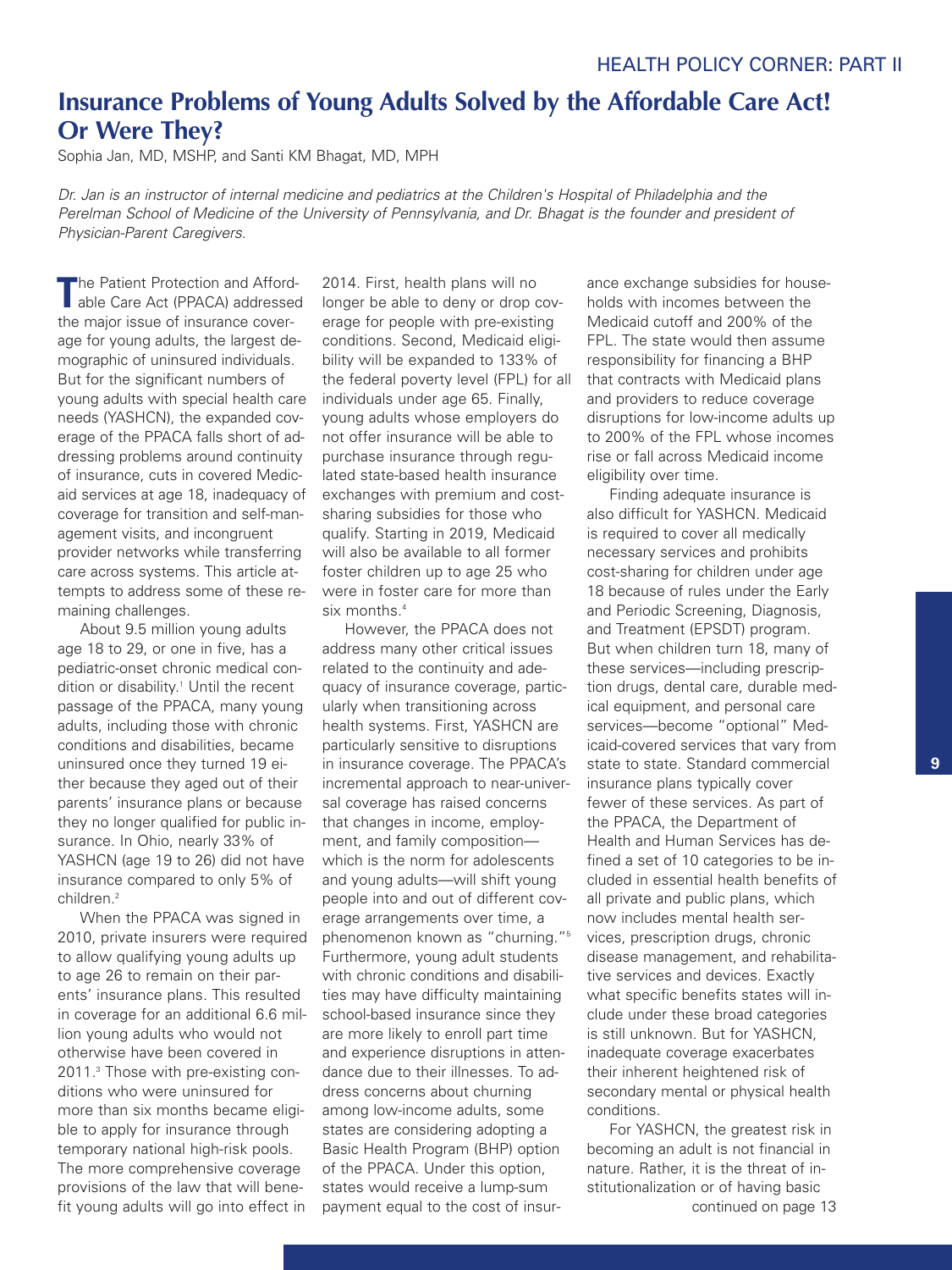### SIGN OF THE TIMES: PART I continued from page 4

- 4. Transportation, legal services, social services, and vocational services are all needed in the course of care; and
- 5. Internists may feel uncomfortable treating diseases that are unfamiliar to them.

Internists are generally the group of providers most often charged with caring for patients with chronic medical illnesses. The main difficulty in caring for YASHCN is recognizing the intellectual and emotional challenges of these patients. Although internists have some familiarity with shared decision making in the care of elderly or demented patients, they may struggle to recognize these barriers in younger patients. Many YASHCN have intellectual and or developmental issues due to the underlying disease (sickle cell, autism) or sequelae of disease treatment (cancer, transplant). They often have lower levels of educational attainment and health literacy due to their chronic disease. Internists have to be prepared to recognize these limitations and adjust their patterns of care. YASHCN may not yet have developed self-management skills and often have to develop these skills while transitioning to the adult provider. These young adults may need help in developing communication skills, advocating for themselves, and making decisions.

YASHCN often have legal and insurance barriers that first manifest themselves at the age of transition. Current changes in health care law now allow these young adults to remain on parental insurance until age 26, but adult care providers will need to be prepared to help these patients retain medical coverage. Maintaining insurance status is often critical to achieving optimal health but made difficult by the fact that many YASHCN are not employed and are reliant on public insurance (Medicaid and Medicare). Eligibility requirements become more stringent for adults and make this an additional hurdle internists must become familiar with to aid these patients. Some

YASHCN will also need to have legal clarification of their ability to consent for both medical and legal decisions. Although this is ideally done before age 21, it is often neglected and may need to be addressed by the adult health care provider.

One survey of adult sub-specialists attempted to identify the specific knowledge gaps and barriers to accepting YASHCN into their practices. 5 A 2008 survey of adult gastroenterologists reported that 55% of young adults with inflammatory bowel disease had deficits in knowledge of their own medical history and that 69% did not know the medications they were taking. Additionally, 51% of adult providers received an inadequate medical history from the pediatric provider. This survey also indicated that adult sub-specialty providers were less concerned about the YASHCN ability to identify previous providers (19%) or attend office visits by themselves (15%). Respondents believed that knowledge of adolescent medical and developmental issues was important, but only 46% felt competent addressing developmental concerns. <sup>5</sup> Surprisingly, physicians in practice for less than five years reported more problems with transition issues than their peers further out from training.

These studies highlight the importance of the pediatrician readying the YASHCN for the transition by educating the patient regarding the chronic condition and assessing legal and medical capacity. Adult providers and families were less concerned regarding the initial need for family- vs. individual-centered care and decision making. All studies recognized the need for ongoing medical education of the adult providers regarding the needs of these patients as they transition to adult care. One of the responses to this need is an ongoing series published by the American Academy of Pediatrics (AAP) that includes articles on the transition of patients with specific chronic disease (e.g. sickle cell, cystic fibrosis, diabetes mellitus, and abuse) to internists. 6-10

The next challenge will be getting this knowledge into the adult/IM literature. Training curricula must be developed for students, residents, and fellows to provide primary and specialty care for this growing group of patients.

#### **References**

- 1. Reiss J, Gibson R. Health care transition: destinations unknown. Pediatrics 2002; 110 (6 part 2):1307-14.
- 2. A consensus statement on health care transitions for young adults with special health care needs. Pediatrics 2002; 110(6 part 2): 1304-6.
- 3. Mennito S. Resident preferences for a curriculum in health care transitions for young adults. South Med Assoc 2012; 105(9):462-6.
- 4. Patel M, O'Hare K. Residency training in transition of youth with childhood-onset chronic disease. Pediatrics 2010; 126 (suppl 3); S190-S4.
- 5. Hait E, et al. Transition of adolescents with inflammatory bowel disease from pediatric to adult care: a survey of adult gastroenterologists. J Ped Gastro Nutrition 2008; 48:61-5.
- 6. Adolescent Health Transition Project. Information for health care providers and educators. Available at: http://depts. washington.edu/healthtr/Provider s/intro.htm
- 7. DeBaun M, Telfair J. Transition and sickle cell disease. Pediatrics 2012; 130:5:926-35.
- 8. Tuchman LK, et al. Cystic fibrosis and transition to adult medical care. Pediatrics 2010; 125(3): 566-73.
- 9. Nakhla M, et al. Transition to adult care for youths with diabetes mellitus: findings from universal health care system. Pediatrics 2009; 124:e1134-41.
- 10. Christian CW, Schwarz D. Child maltreatment and the transition to adult based medical care and mental health. Pediatrics 2011; 127(1):139-45. *SGIM*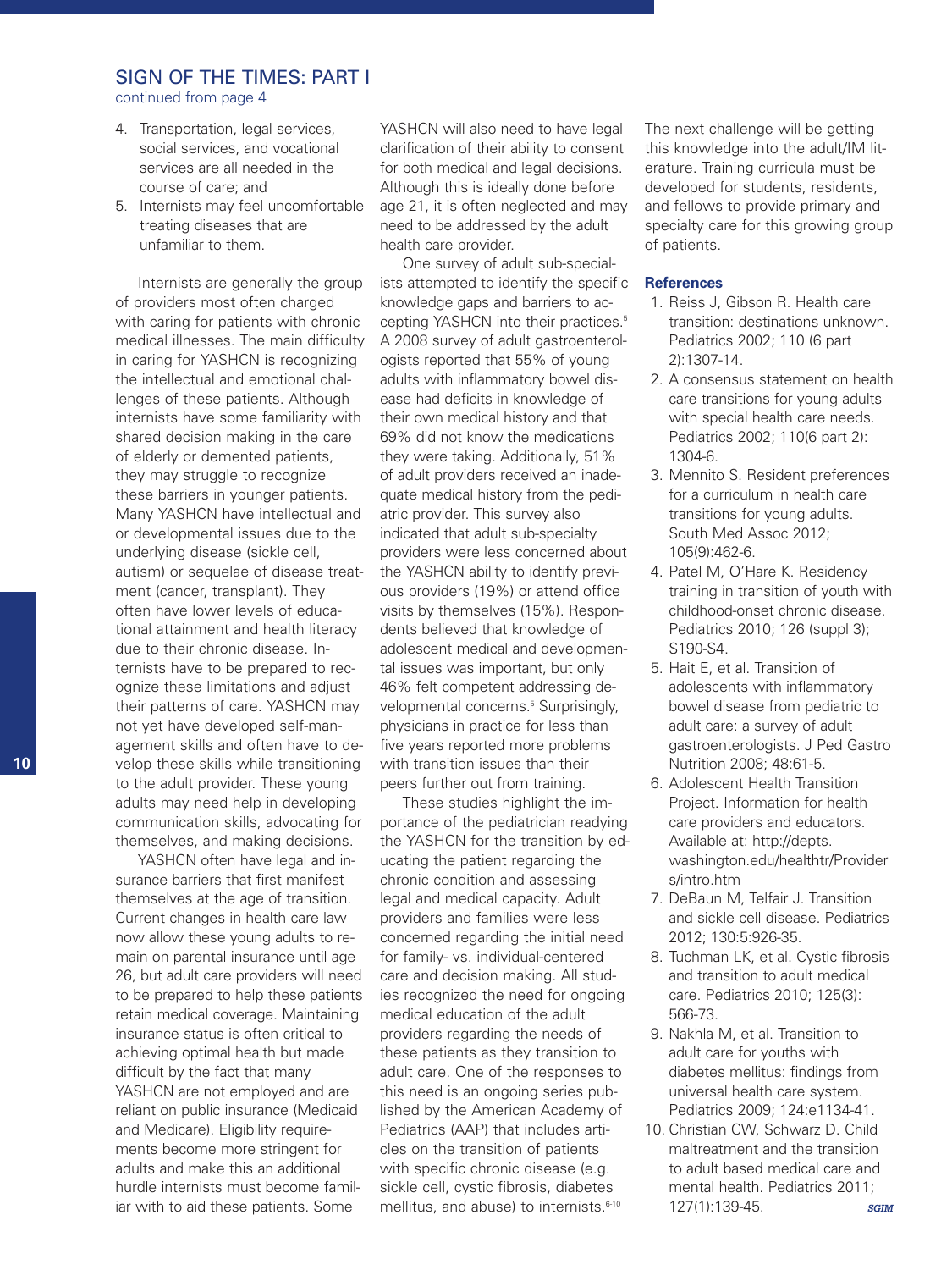### SIGN OF THE TIMES: PART II continued from page 5

disability in developing an individual work plan that outlines the individual's employment goals and the ways in which the EN can provide assistance. These agencies can be linked to children with developmental disabilities during the annual review of the IEP transition plan at school. Additionally, to further support the transition of YASHCN, it is imperative that providers collaborate early in the transition process with social work service providers who are familiar with these programs and can provide support to these individuals and their families as they consider future vocational goals.

YASHCN are likely to face many challenges as they attempt to transition to independent living. In part due to physical and intellectual impairments, these young adults may be unable to live safely and comfortably without the assistance of others. Limitations in income and options for transportation may additionally result in continued dependence on family members. In turn, family members are more likely to suffer financial hardship, thereby restricting available resources for on-going support. Given these obstacles, individuals should be aware of legislation and resources that facilitate independent living. As concerns financial assistance, patients and their families should inquire early in the planning process about their eligibility for SSI and Social Security disability insurance, realizing that eligibility standards for adults are not identical to those for children younger than age 18. In regard to housing, the Fair Housing Act of 1968 prohibits discrimination in the sale, rental, and financing of dwellings and other housing-related transactions based on the presence of a disability. <sup>6</sup> Additionally, the ADA has provisions that allow for individuals, at their own cost, to make reasonable structural modifications to units and public common areas in a dwelling when those modifications may be necessary for a person with a disability to have full enjoyment of a dwelling. <sup>7</sup> When

necessary, referral to a legal expert to assist in the application of such legal rights may be helpful in achieving independent living. Individuals should also consider consultation with their local Center for Independent Living, which is a community-based, non-residential non-profit agency designed and operated by individuals with disabilities to assist others with disabilities in independent living skills training, peer counseling, and provision of information and referral services. 8 Early collaboration with social work service providers who are familiar with such legislation and community services is critical in all domains. Social work service providers may also be able to assist patients and their families in determining eligibility for a home-health attendant or homemaker services, adaptive medical equipment, assistive technology, family respite services, and transportation services.

In planning for the transition of YASHCN, health care providers need to consider both health care and non-health care domains. The challenges of transition can be very stressful to patients and their families. By addressing these challenges early in the process, engaging in ongoing discussions about long-term goals for education, vocation, and independent living, and collaborating with social work service providers, legal health experts, and relevant community agencies, health care providers can promote a medically safe transition of care in all aspects of life.

### **References**

- 1. National Organization on Disability. Harris Survey of Americans with Disabilities. Washington, DC: National Organization on Disability, 2004 (accessed December 21, 2012, at http://www.nod.org).
- 2. Blackorby J, Wagner M. Longitudinal postschool outcomes of youth with disabilities: findings from the National Longitudinal Transition

Study. Exceptional Children 1996; 62(5): 399-413.

- 3. US Department of Education. Twenty-five years of progress in educating children with disabilities through IDEA. Washington, DC: US Department of Education, 2007 (accessed December 15, 2012, at http:// www2.ed.gov/policy/speced/leg/i dea/history.pdf).
- 4. US Department of Education. Students with disabilities preparing for postsecondary education: know your rights and responsibilities. Washington, DC: US Department of Education, 2011 (accessed on December 15, 2012, at http://www.ed.gov/ about/offices/list/ocr/transition. html).
- 5. US Social Security Administration. Ticket to work: work site. Washington, DC: The US Social Security Administration, 2012 (accessed on November 15, 2012, at http:// www.ssa.gov/work/overview. html).
- 6. US Department of Housing and Urban Development. Fair housing laws and presidential executive orders: Fair Housing Act (accessed December 26, 2012, at http://portal.hud.gov/hud portal/HUD?src=/program\_ offices/fair\_housing\_equal\_opp/ FHLaws).
- 7. US Department of Justice and the US Department of Housing and Urban Development. Joint Statement on the Department of Housing and Urban Development and the Department of Justice: reasonable accommodations under the Fair Housing Act (accessed December 26, 2012, at http://www.hud.gov/offices/ fheo/library/huddojstatement.pdf).
- 8. US Department of Education. Centers for Independent Living. Washington, DC: US Department of Education, 2010 (accessed December 26, 2012, at http:// www2.ed.gov/programs/cil/index. html).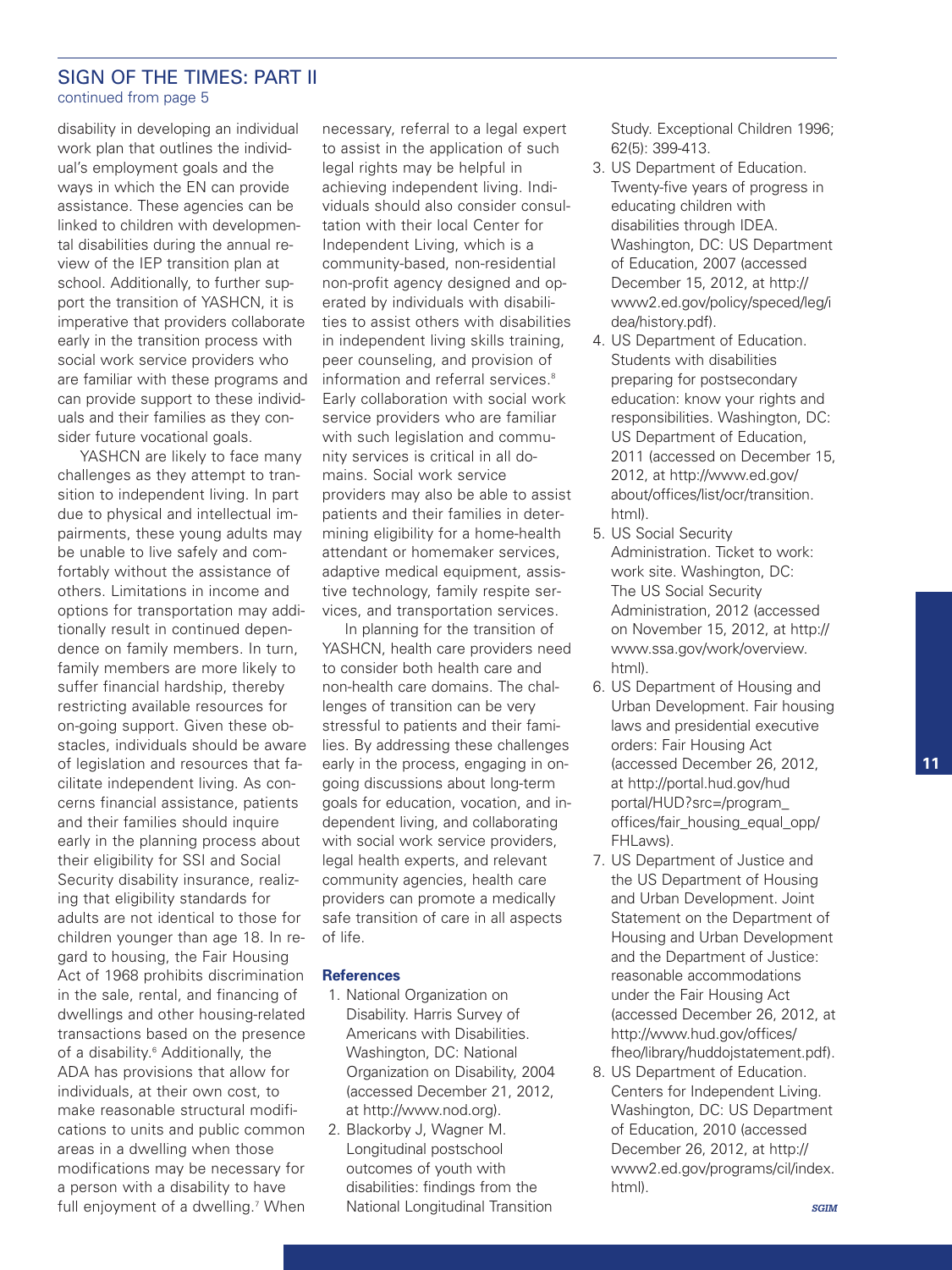### PRESIDENT'S COLUMN continued from page 3

opportunity should be accepted or declined, and you may need to seek advice. But if you agree to take on a commitment, you should do it well.

*Keep your cool*. No matter how good the institution or how good your position's fit, things will inevitably go wrong in the course of a career. Someone will fail to keep their commitment to you, have selective memory about the commitment, or otherwise pull the rug out from under you. At these times, it is important not to overreact—at least in the short term. I think there is a skill from raising teenagers that applies here. You may need to express disappointment and have a difficult conversation. Maybe you will even decide to leave the institution. But don't do any of these while you are in the immediate period of feeling angry or hurt. Losing your temper can be the one thing people remember about you and can harm your ability to influence others. You might need to say you will think about the issue in order to give yourself the needed time to decide (perhaps with advice from a mentor) on the best response. By the time you deliver the response you should be cool and reasoned.

*Continue to seek training as your career progresses*. Those of us who are clinicians expect to obtain continued clinical training over time, but career development applies to other aspects of your professional life as well. While we can often develop ourselves by observing role models and others at our institutions, it is very useful to gain outside perspectives, whether on new ways of organizing medical education, new methods for research, or leadership training. While general internal medicine faculty typically feel very busy, it is important to take some time during your career to learn about new perspectives and ways of doing things. Many of our members attend the SGIM annual meeting regularly, but I hope that our members will regularly attend sessions that are out of their comfort zone. Even if these do not result in immediate changes in

your life, the broadening experience will likely help you at some point.

*Have fun—at least most days!* You have worked hard to get here. No one has a great day every day, but you should feel happy to come to work most of the time. If not, you should meet with your mentors, figure out what is wrong, and problemsolve to fix it. One of the many wonderful things about a career in GIM is that there are so many potential career paths. If one pathway isn't working, chances are another will. Sometimes we feel locked into a pathway that we started for whatever reason, but it doesn't need to be that way. I have seen people change into and out of research, education, and administration. It may take strategic planning over some months, but don't be afraid to make a change if you sense that is what you need.

This is my last SGIM *Forum* column as president of SGIM. Before I sign off, let me say how fortunate we are as a Society to have such a wonderful staff. Our SGIM staff members interact with members mostly by phone and e-mail, except at our national conference and a few key meetings that happen throughout the year. It is amazing how engaged they are on our behalf. We are a very participatory Society, which means that our staff stay busy helping to support our various groups (e.g. Council, committees, and task forces); managing our publications, communications, awards, and elections; helping us secure grants; supporting our national and regional meetings as well as special events like the Academic Hospitalist Academy; managing our finances and records; and helping us work cooperatively with other organizations to leverage our influence. Having been privileged to work closely with our staff this year, I am proud of the work they do, and I hope that our members are as well.

I remain so grateful to the SGIM members for giving me this outstanding opportunity to serve our Society as president!

#### **Reference**

1. Pringle H. The origins of creativity. Scientific American 2013; 308:37-43.

*SGIM*

# ANNUAL MEETING UPDATE continued from page 1

ful sessions, including "Pathways to Careers in Academic Internal Medicine" and "Negotiating Your first Dream Job."

We are pleased to announce a new type of session this year, the "VignDate." SGIM meeting attendees have told us that they would like to see more core clinical content at the meeting, so we've created the VignDate—a combination of clinical vignettes and clinical updates. VignDate sessions will include five clinical vignettes that share a common feature, followed by a short clinical update on the topic by a master clinician. We hope this will be an engaging way for attendees to share vignettes and review core clinical content within the same session.

Working on Maintenance of Certification (MOC)? The annual meeting can help. Sign up for American Board of Internal Medicine MOC modules on Wednesday, April 24. Review core material, and get MOC points.

If you're like us, a highly valued aspect of the annual meeting is the opportunity to network with colleagues, meet new people, and catch up with friends. Great venues for this include the one-on-one mentoring program (as mentor or mentee), SGIM's numerous interest groups, the mentoring and career development panels (including the second annual "parenting panel," which is back by popular demand), and the guided poster sessions. Be sure to also take advantage of designated "networking space" set aside throughout the meeting just for this purpose.

See you at the Celebration!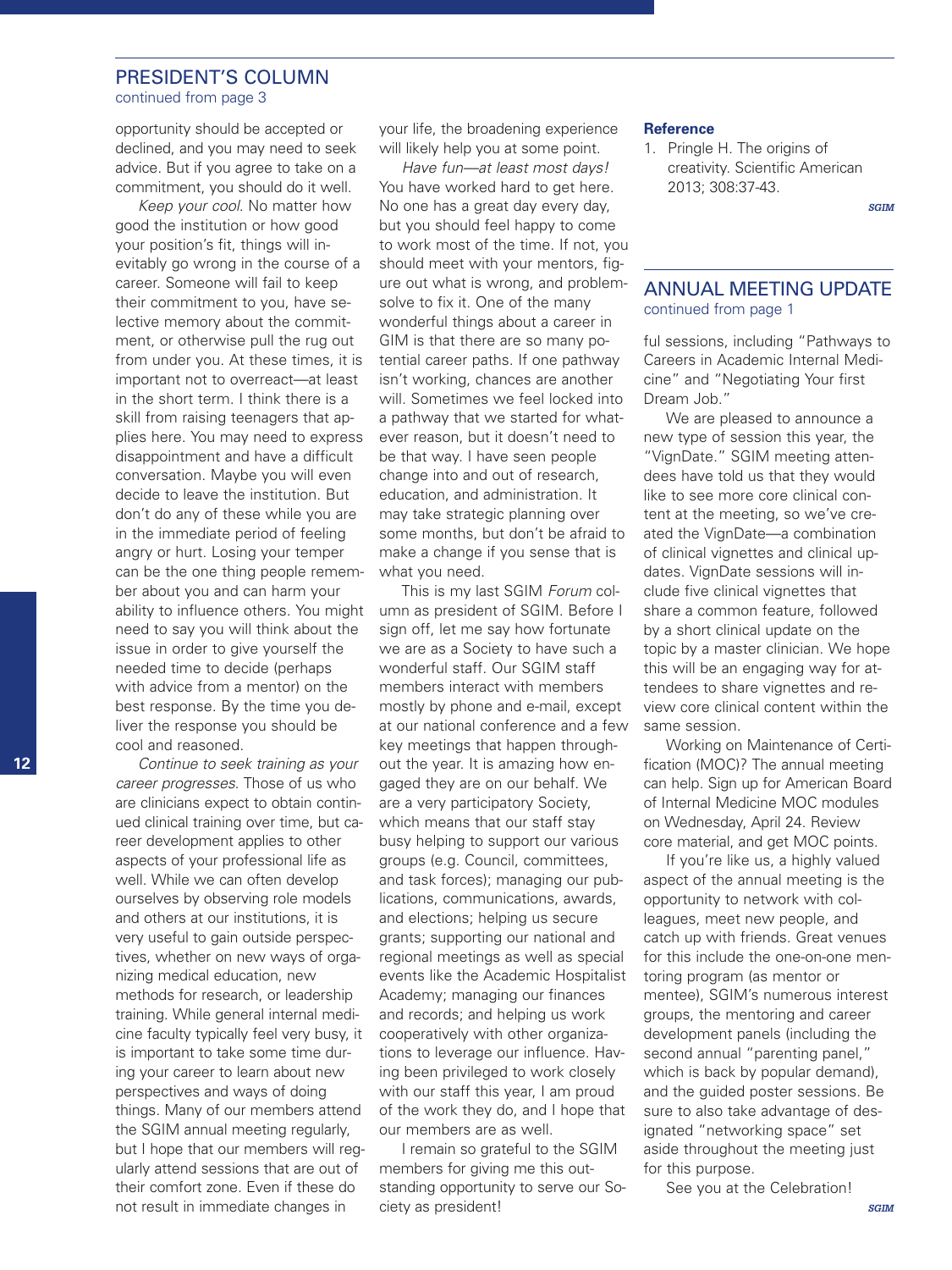# HEALTH POLICY CORNER: PART I continued from page 6

and state agencies for developmental disabilities, or from the National Health Care Transition Center (gottransition.org).

A HCPOA is an appointed agent(s) directed by the adult patient to make medical decisions on his/her behalf if he/she becomes incapacitated. Many states also allow the patient to authorize his/her agent(s) to access medical records and speak with physicians directly and independently via the HCPOA without needing a separate release of information for each encounter. The HCPOA preserves patient autonomy and decision-making capacity and is a revocable document, so as the young adult patient matures, he/she can revoke his/her parents as the agent or create a new HCPOA, assigning a spouse or partner the role. A HCPOA template is available online for no cost (http://www.caringinfo.org/i4a/pages/ index.cfm?pageid=3289). Although attorneys may draft documents for a fee, attorney involvement is not required for a valid HCPOA.

Young adults with intellectual disabilities are likely to have legal guardianship in place at the time of transfer. Family caregivers of these young adults may opt for more restrictive guardianship options, despite evidence noted by Gooding showing that many have the cognitive capacity to exercise choice, particularly when given assistance from advocates. 3 The concept of shared decision making as noted by Gooding allows patients with intellectual disability to have support for making health care decisions as warranted by the nature of the issue but allows the decision to ultimately rest with the patient if appropriate. Supported decision making is similar to shared decision making in that both place the patient in the center of the decision-making process. In shared decision making, physicians and patients use decision support models and other tools to work together to decide between alternatives. With supported decision making, as described by the United Nations Committee on the Rights of Persons with Disability, the "individual is the decision maker; the support person(s) explain(s) the issues, when necessary, and interpret(s) the signs and preference of the individual."4 Thus, supported decision making is a form of shared decision making utilizing the guardian as an additional support tool. In addition, physicians can help guardians recognize the best times to assist with a decision and when the patient should exercise decision making. Utilizing a guardian in supported decision making can help the young adult with intellectual disability develop medical management skills within his/her cognitive level.

Physicians can support YASHCN to be self-advocates and medical decision makers as their cognition allows. In situations where this is not possible, physicians can guide families and caregivers to choose options and navigate the formal legal processes involved in guardianship.

### **References**

- 1. Flynn E. A socio-legal analysis of advocacy for people with disabilities—competing concepts of "best interests" and empowerment in legislation and policy on statutory advocacy services. J Soc Welfare Fam Law 2010; 32(1):23-36.
- 2. Guardianship and alternatives to support, brief 1, 2012. Got transition? The National Health Care Transition Center. http://www.gottransition.org/Upl oadedFiles/Document/27/FA\_GT FinalCompToSend.pdf
- 3. Gooding P. Supported decisionmaking: a rights-based disability concept and its implications for mental health law. Psychiatr Psychol Law 2012; Aug:1-21.
- 4. Gooding, quoting from "Exclusion to Equality Realizing the Rights of Persons With Disabilities," Department of Economic and Social Affairs (UN-DESA), the Office of the United Nations High Commissioner for Human Rights (OHCHR), and the Inter-Parliamentary Union (IPU), October 2007.

# HEALTH POLICY CORNER: PART II

### continued from page 9

health and daily living needs unmet if they remain in the community without personal care or other home health services. <sup>6</sup> Despite recent policy changes that have expanded eligibility for these supports in the home and in community-based settings, access to these services is effectively limited by increasingly long waitlists. Promising options and state incentives exist within the PPACA to help address this problem: the Medicaid "Money Follows the Person" Rebalancing Demonstration Program, a state Medicaid option to provide home and community-based services for eligible individuals; the Community First Choice Option to provide community-based attendant supports and services to individuals with disabilities who require an institutional level of care; and a state balancing incentive program to increase the proportion of non-institutionally based long-term care services. While these options can help to address the chief risks of young adults with severe physical and mental disabilities as they turn 18, the extent to which states will choose to include these options in their state plans is unknown.

For medically complex patients followed by multiple specialists who are transitioning from pediatric to adult health care systems (assuming that adult primary care and specialist providers can be identified), their insurance plans may not be accepted by both pediatric and adult health systems concurrently. The incongruent provider networks may lead to interruptions in care, poor care coordination across systems, and poor provider-to-provider communication or subsequent collaboration. To help improve continuity of care among transitioning patients, some states including Pennsylvania—have permitted eligible adolescent and young adult patients in capitated Medicaid plans to see both pediatric and adult primary care providers within a specified period. Other PPACA-funded health system performance initiacontinued on page 14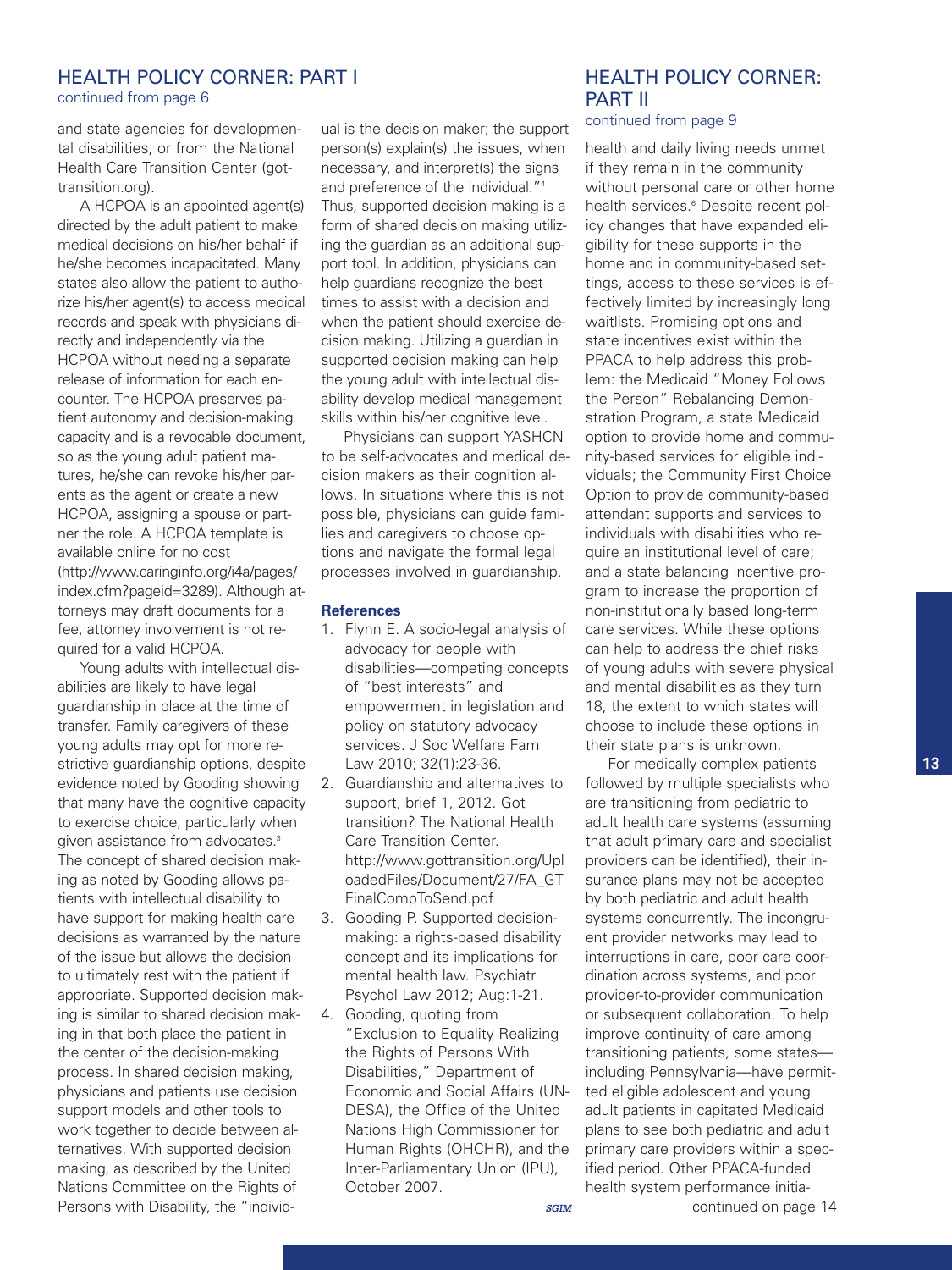# NEW PERSPECTIVES

continued from page 8

of medical treatment, including study protocols with chemotherapy and radiotherapy doses, surgeries and procedures, adverse acute effects of therapy, identification and risk of late effects, and health care professionals involved in the patient's interdisciplinary care. The post-treatment roadmap will outline medical care after the cancer treatment protocol has ended. A number of treatment summary formats have been proposed, implemented, and disseminated to facilitate transitions of care.

*Consult the interdisciplinary team at your local/regional CCS clinic*. Survivor clinics are more than transitional care clinics following treatment for cancer. These clinics follow protocols for care developed by organizations such as the COG that follow treatment on specific investigational protocols. The team monitors for symptoms or signs of late effects and prepares a summary useful to primary care providers. Many survivor clinics now combine the expertise of pediatric hematology-oncology, nursing, psychology, social work, and consultative subspecialty providers from pediatric and adult medicine.

*Work with the patient on primary and secondary preventive strategies*. Cancer survivors are not immune to the risks for obesity, heart disease, diabetes, and hypertension. In fact, some survivors will have higher risks for the development of these diseases acquired in young adulthood, mid-life, and beyond. If the internist identifies chronic diseases, CCS and their families will be very accustomed to working with an interdisciplinary team of health care professionals to improve their health, well-being, and quality of life. Providers should also remain vigilant for the previously described late effects of childhood cancer, particularly those most commonly associated with the individual patient's primary malignancy and treatment modalities.

*When symptoms are reported and/or signs are detected, seek subspecialty consultative expertise while tapping your own subspecialty knowledge as a general internist*.

You can commit to promoting the health of the patient within the medical home you lead with your interdisciplinary team. The growing population of CCS is depending on you to provide key components of their adult medical care.

### **References**

- 1. National Cancer Institute at the National Institutes of Health. The Childhood Cancer Survivor Study. http://www.cancer.gov/cancertopi cs/coping/ccss (accessed December 9, 2012)
- 2. National Cancer Institute at the National Institutes of Health. Adolescents and young adults with cancer. http://www.cancer. gov/cancertopics/aya (accessed December 9, 2012)
- 3. Barnes KA, Kroening-Roche JC, Comfort BW. The developing vision of primary care. N Engl J Med 2012; 367(10):891-3.
- 4. Children's Oncology Group Nursing Discipline, Clinical Practice Subcommittee/ Survivorship in collaboration with Late Effects Committee. Landier W, ed. Establishing and enhancing services for childhood cancer survivors: long-term follow-up program resource guide. http://www.survivorship guidelines.org/pdf/LTFUResource guide.pdf (accessed December 9, 2012)
- 5. Institute of Medicine of the National Academies. Childhood cancer survivorship: improving care and quality of life, 2003. http://www.iom.edu/Reports/200 3/Childhood-Cancer-Survivorship-Improving-Care-and-Quality-of-Life.aspx (accessed December 9, 2012)
- 6. American Academy of Pediatrics, American Academy of Family Physicians, and American College of Physicians-American Society of 6. Internal Medicine. A consensus statement on health care transitions for young adults with special health care needs. Pediatrics 2002; 110(6):1304-6.

*SGIM*

# HEALTH POLICY CORNER: PART II

continued from page 13

tives, such as accountable care organizations, medical home demonstration projects, and the community-based Collaborative Care Network Program, have potential to decrease fragmentation of care for medically complex patients if they are carefully designed.

Finally, the PPACA mandated enhanced collection and reporting of data on a number of populations affected by health disparities, notably access and treatment data for people with disabilities. Coupled with the PPACA-formed Patient Center for Outcomes Research Institute, we have a unique opportunity to expand studies on the needs of young adults with chronic conditions and disabilities as they transition from pediatric to adult-centered systems.

### **References**

- 1. Derived from the 2009-2010 National Survey of Children with Special Health Care Needs and 2010 US Census data.
- 2. Goudie A, Carle AC. Ohio study shows that insurance coverage is critical for children with special health care needs as they transition to adulthood. Health Affairs 2011; 30(12):2382-90.
- 3. Sara R, Collins RR, Garber T, Doty MM. Young, uninsured, and in debt: why young adults lack health insurance and how the Affordable Care Act is helping, The Commonwealth Fund, June 2012.
- 4. http://www.healthcare.gov/law /index.html.
- 5. Sommers BD, Rosenbaum S. Issues in health reform: how changes in eligibility may move millions back and forth between Medicaid and insurance exchanges. Health Affairs 2011;30(2):228-36.
- Aging out of Early and Periodic Screening, Diagnosis, and Treatment (EPSDT): issues for young adults with disabilities. http://www.kff.org/medicaid/7491 .cfm.

*SGIM*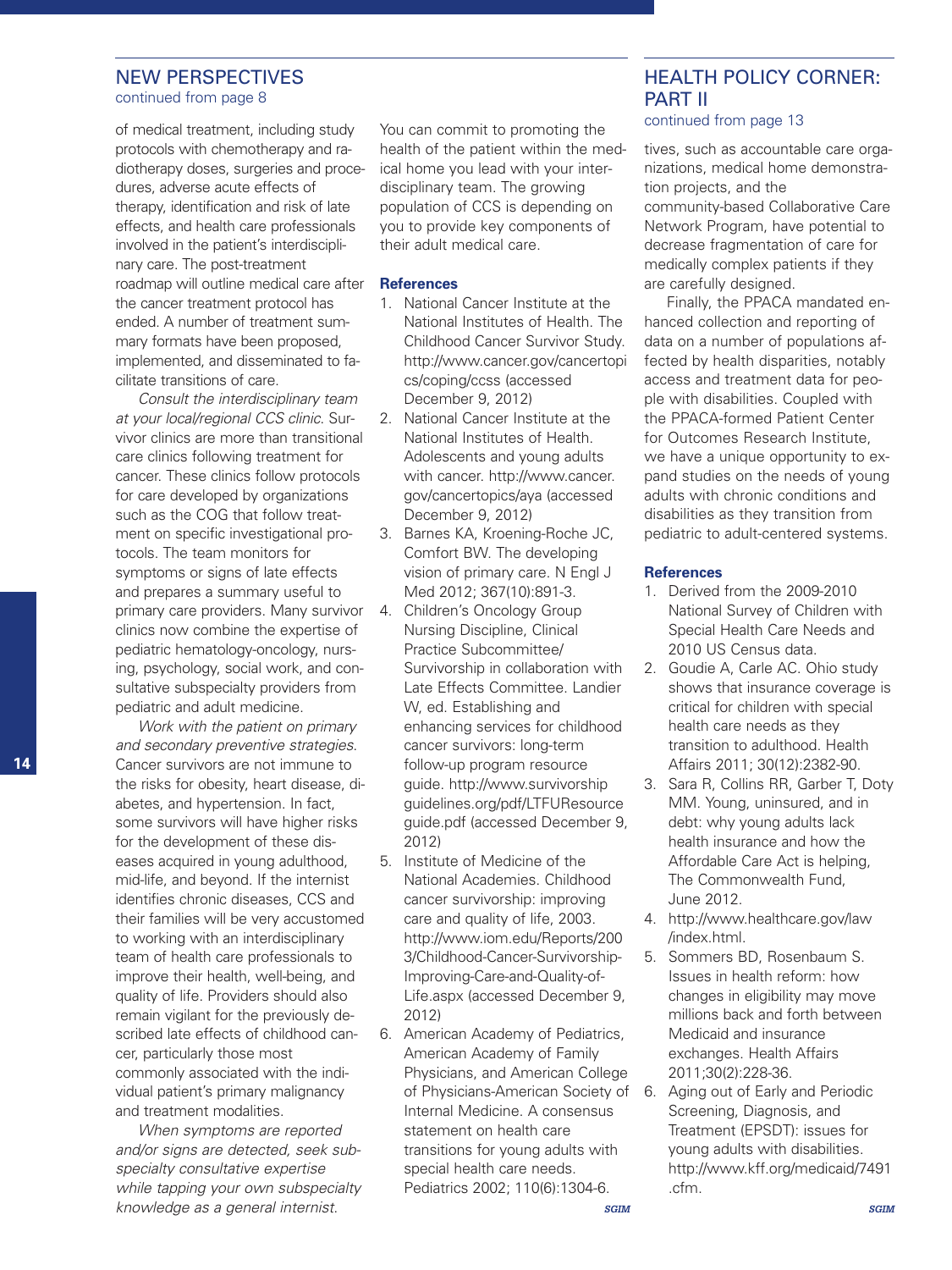# **COMMENTARY**

continued from page 7

methods for both cognitively and physically impaired sexually active individuals in order to prevent HIV and STIs as well. Frank discussion about sexual issues and safety is just as vital as it is in healthy adolescents.

Caregivers frequently desire menstrual suppression for young women with more severe developmental delays. Some parents seek to regulate their daughters' cycles because they note subtle perimenstrual changes in behavior that suggest discomfort, such as increased irritability or poor appetite. No data document improvement in these symptoms by hormonal suppression, but it can alleviate distress created when women cannot understand what is happening to their bodies or the practical concerns related to caregiver burden on hygiene or unintended pregnancy.

Options to achieve decreased menstruation include various delivery systems of progesterone, estrogen/progesterone combinations, or intrauterine devices (IUDs). Permanent surgical treatments are generally not appropriate first-line treatments in young women with mental or physical disabilities.

Depo-medroxyprogesterone acetate (DPMA) is widely used due to its ease of administration and high amenorrhea rates (50% at one year). Furthermore, it does not interact with anti-epileptic drugs or antibiotics and is typically safe when estrogen is contraindicated. Caveats include breakthrough bleeding, weight gain, and bone loss. Some experts suggest

titrating DPMA (off-label use) every four to six weeks for three cycles to attain amenorrhea more quickly. Studies in healthy adolescents suggest that thinner women are less prone to the 10 to 20 kg weight gain seen in heavier women. DPMA in adolescents lowers bone mineral density when non-users are still gaining bone mass, but this is at least partially reversible. Problematically, treatment in these patients tends to be longer term, and whether this increases fracture risk is unknown.

Combined oral contraceptive pills (OCPs) can be used for extended cycling, leading to endometrial atrophy and lighter periods. There is a paucity of data on use in developmentally delayed individuals, but breakthrough bleeding patterns appear to be similar to initiaton of DMPA. While conventional use calls for quarterly withdrawal bleeds, some experts advocate off-label six- or 12-month cycles, making use more palatable for menstrual suppression.

The transdermal patch can be used to achieve extended cycling and may be easier to adminster than other methods. Concerns include decreased efficacy in obese patients and potentially increased thromboembolic risk.

Levonorgestrel secreting IUDs are another option for selected patients. Plasma levels of levonorgestrel are low compared with OCPs, and 44% of women are amenorrheic at one year. There has been reluctance to use this method due to concern for uterine perfora-

tion, especially in patients unable to relate abdominal complaints. This is a rare side effect, and use in the developmentally delayed population warrants further study. One downside is that anesthesia is typically required during device placement.

Clearly no single approach works given the diversity of patients who transition to adult care. It is most important to recognize the need for frank discussions about reproductive health and to provide appropriate counselling in this population.

*Editor's Note*: The views and opinions of authors expressed herein do not necessarily state or reflect those of Medstar Georgetown University Hospital.

#### **References**

- 1. Bell LE, Bartosh SM, Davis CL, et al. Adolescent transition to adult care in solid organ transplantation: a consensus conference report. Am J Transplant 2008;8(11):2234.
- 2. Sable C, Foster E, Uzark K, et al. Best practices in managing transition to adulthood for adolescents with congenital disease: the transition process and medical and psychosocial issues: a scientific statement from the American Heart Association. Circulation 2011; 123:1454-85.
- 3. Vital signs: HIV infection, testing, and risk behaviors among youths—United States. MMWR 2012; 61(47):971-6. *SGIM*